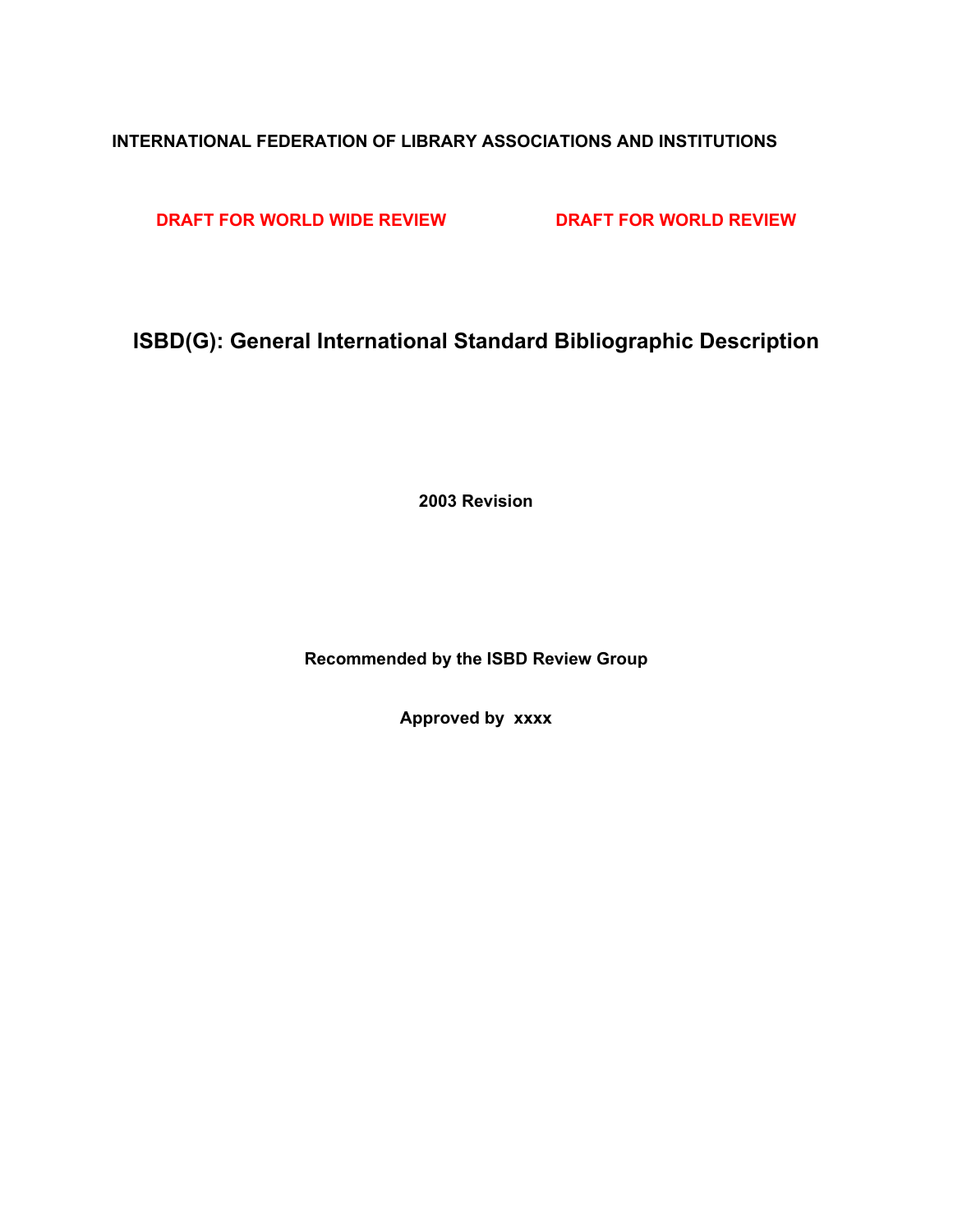|                | <b>CONTENTS</b> |  |
|----------------|-----------------|--|
|                |                 |  |
|                |                 |  |
|                |                 |  |
|                |                 |  |
|                |                 |  |
|                |                 |  |
|                |                 |  |
|                |                 |  |
|                |                 |  |
|                |                 |  |
|                |                 |  |
|                |                 |  |
|                |                 |  |
|                |                 |  |
|                |                 |  |
|                |                 |  |
|                |                 |  |
|                |                 |  |
| 1.             |                 |  |
| 2.             |                 |  |
| 3.             |                 |  |
| 4.             |                 |  |
| 5.             |                 |  |
| 6.             |                 |  |
| 7 <sub>1</sub> |                 |  |
| 8.             |                 |  |
|                |                 |  |
|                |                 |  |
| A:             |                 |  |
| B:             |                 |  |
|                |                 |  |
|                |                 |  |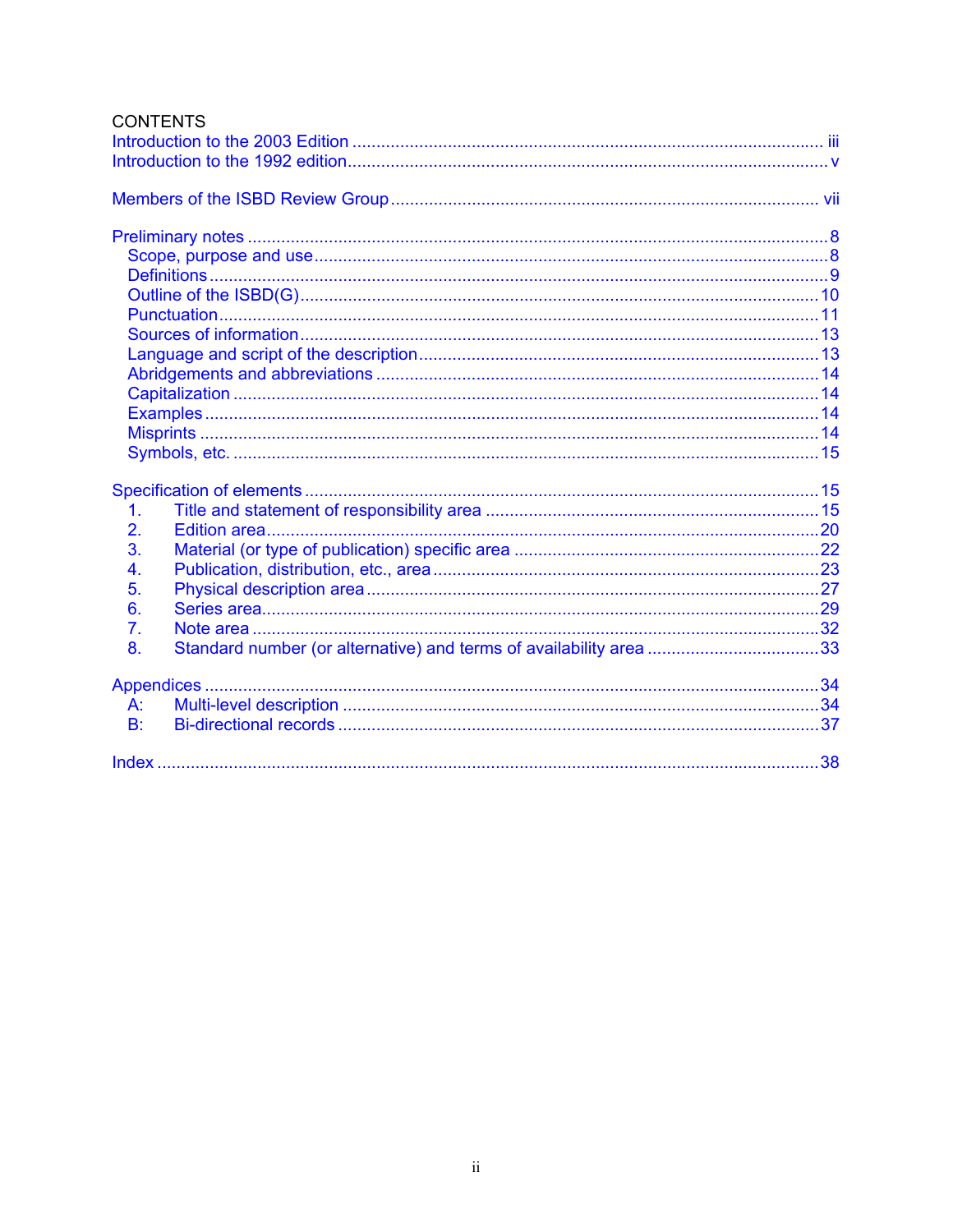# <span id="page-2-3"></span><span id="page-2-0"></span>**INTRODUCTION TO THE 2003 EDITION**

The International Standard Bibliographic Descriptions date back to1969, when the IFLA Committee on Cataloguing (subsequently renamed the Standing Committee of the IFLA Section on Cataloguing) sponsored an International Meeting of Cataloguing Experts. This meeting produced a resolution that proposed creation of standards to regularize the form and content of bibliographic descriptions. As a result, the Committee on Cataloguing put into motion work that ultimately would provide the means for a considerable increase in the sharing and exchange of bibliographic data. This work resulted in the concept of the International Standard Bibliographic Description (ISBD), which has now endured for more than 30 years. The individual formats to which the ISBD concept has been applied are now used by bibliographic agencies, national and multinational cataloguing codes, and cataloguers in a wide variety of libraries throughout the world, because of their potential for promoting record sharing.<sup>[1](#page-2-1)</sup>

The first of the ISBDs was the *International Standard Bibliographic Description for Monographic Publications (ISBD(M)),* which appeared in 1971. By 1973, this text had been adopted by a number of national bibliographies and, with translations of the original English text into several other languages<sup>2</sup>[,](#page-2-2) had been taken into account by a number of cataloguing committees in redrafting national rules for description. Comments from users of the ISBD(M) led to the decision to produce a revised text that was published in 1974 as the "First standard edition".

In 1975, the Joint Steering Committee for Revision of the Anglo-American Cataloguing Rules proposed to the IFLA Committee on Cataloguing that a general international standard bibliographic description suitable for all types of library materials should be developed. The  $\mathsf{IBBD}(\mathsf{G})$ , published in 1977, was the result. The  $\mathsf{IBBD}(\mathsf{M})$  was then revised to bring it into line with the ISBD(G), and the "First standard edition revised" was published in 1978.

An ISBD Review Committee was formed by the Standing Committee of the IFLA Section on Cataloguing, and it met in 1981 to make plans for reviewing and revising the ISBDs covering monographic publications, serials, cartographic materials, and non-book materials. There were three major objectives set out for this project: (1) to harmonize provisions among the ISBDs, achieving increased consistency; (2) to improve examples; and, (3) to make the provisions more applicable to cataloguers working with materials published in non-roman scripts. In addition, two narrower objectives motivated this particular revision effort:(a) to review the use of the equals sign; and (b) to consider proposals regarding the ISBD(NBM) emanating from specialist groups such as the International Association of Music Librarians (most prominent of which was to remove "machine-readable data files" as a format from this standard). By the end of the 1980s, this project had been completed.

In the early 1990s, the IFLA Section on Cataloguing with the cooperation of the Section on Classification and Indexing set up a Study Group on the Functional Requirements for Bibliographic Records (FRBR). One immediate consequence of this development was the decision to suspend most revision work on the ISBDs while the FRBR Study Group pursued its charge to "recommend a basic level of functionality and basic data requirements for records created by national bibliographic agencies." In 1998, the FRBR Study Group published its Final Report after its recommendations were approved by the IFLA Section on Cataloguing's

<span id="page-2-1"></span> <sup>1</sup> <sup>1</sup> For a more detailed introduction to the ISBDs, see: Byrum, John, "The ISBDs: What They Are and How They Are Used" in *International Cataloguing and Bibliographic Control* v. 23, no. 4: 67-71 (Oct./Dec. 1994).

<span id="page-2-2"></span> $2$  For a complete list of the ISBDs in English and a partial list of the authorized translations, see

<sup>&</sup>lt;<http://www.ifla.org/VI/3/nd1/isbdtran.htm>>.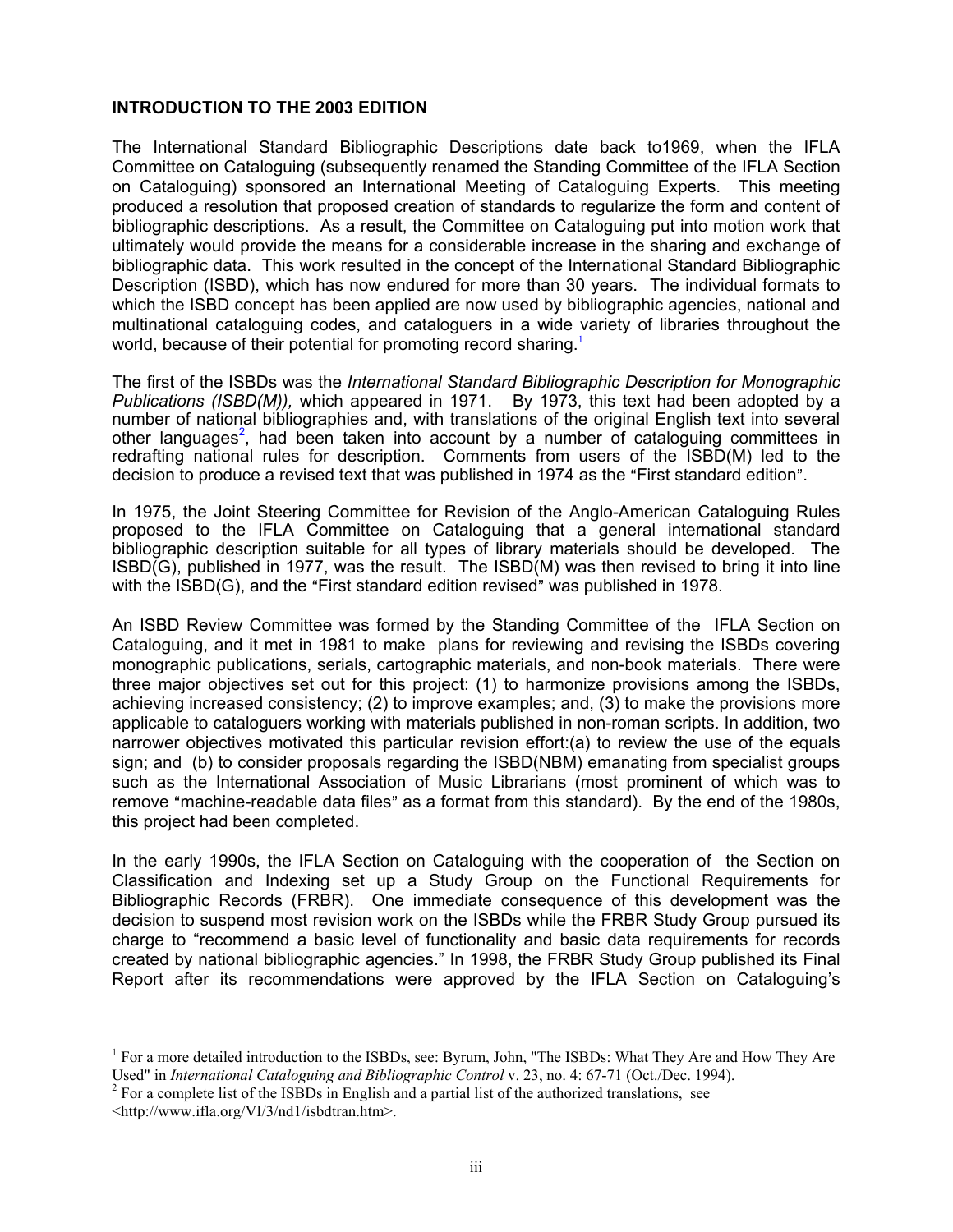Standing Committee.<sup>[3](#page-3-0)</sup> At that time the ISBD Review Group was reconstituted to resume its traditional work. As expected, the IFLA Section on Cataloguing's Standing Committee asked the ISBD Review Group to initiate a full-scale review of the ISBDs. The objective of this "second general review project" was to ensure conformity between the provisions of the ISBDs and FRBR's data requirements for the "basic level national bibliographic record."

In the ISBDs, national bibliographic agencies are called upon to "prepare the definitive description containing all the mandatory elements set out in the relevant ISBD insofar as the information is applicable to the publication being described." This practice is also recommended for application by libraries that share bibliographic data with each other. Inclusion of a data element is considered "mandatory" in all cases for certain data elements, and in other cases is considered "mandatory" when necessary for identification of the publication being described or otherwise considered important to users of a bibliography or a catalogue. In the latter cases, the inclusion or exclusion of an element has been made dependent on a specific condition that is stipulated in the provisions comprising ISBD(M). To facilitate the application of the practices stipulated, the ISBDs designate particular data elements as optional, i.e. a cataloguing agency is free to choose to include or exclude these elements. In the ISBDs, a review of the Outline (consistently provided in each standard at paragraph 0.3) will reveal which data elements are optional. Therefore, the main task in pursuing the second general review has entailed a close examination of the ISBD data elements to make optional those that are also optional in FRBR. In no case is a data element mandatory in FRBR but optional in the ISBDs.

Despite the changes introduced by the revision projects summarized above, the essential structure and data components of the ISBDs have proved relatively stable over the years and continue to be widely used in full or part by creators of cataloguing codes and metadata schemes.

The 2004 revision of the ISBD(G) will be published only on the Internet because the ISBD Review Group views it as an interim document subject to further review and revision in the near term. This continued attention to its provisions will be undertaken in an effort to take into consideration changes to national and multi-national cataloguing codes resulting from the need to adjust practices to fit the evolution of publications that has occurred in recent years -- in particular, the emergence of electronic resources. The Review Group is hopeful that the investigations and rule changes resulting from these code revision activities will facilitate its efforts to maintain the currency of the ISBDs as well.

Grateful acknowledgment is made to Dorothy McGarry for the considerable assistance she lent in the production of the successive drafts and final version of this document.

Washington, D.C. **John D. Byrum, Jr., Chair** November 2003 **ISBD** Review Group

<span id="page-3-0"></span> <sup>3</sup> *Functional Requirements for Bibliographic records: Final Report* / IFLA Study Group on the Functional Requirements for Bibliographic Records, International Federation of Library Associations and Institutions.- München:K.G.Saur, 1998. Also available at <http://www.ifla.org/VII/s13/frbr/frbr.htm>and <http://www.ifla.org/VII/s13/frbr/frbr.pdf>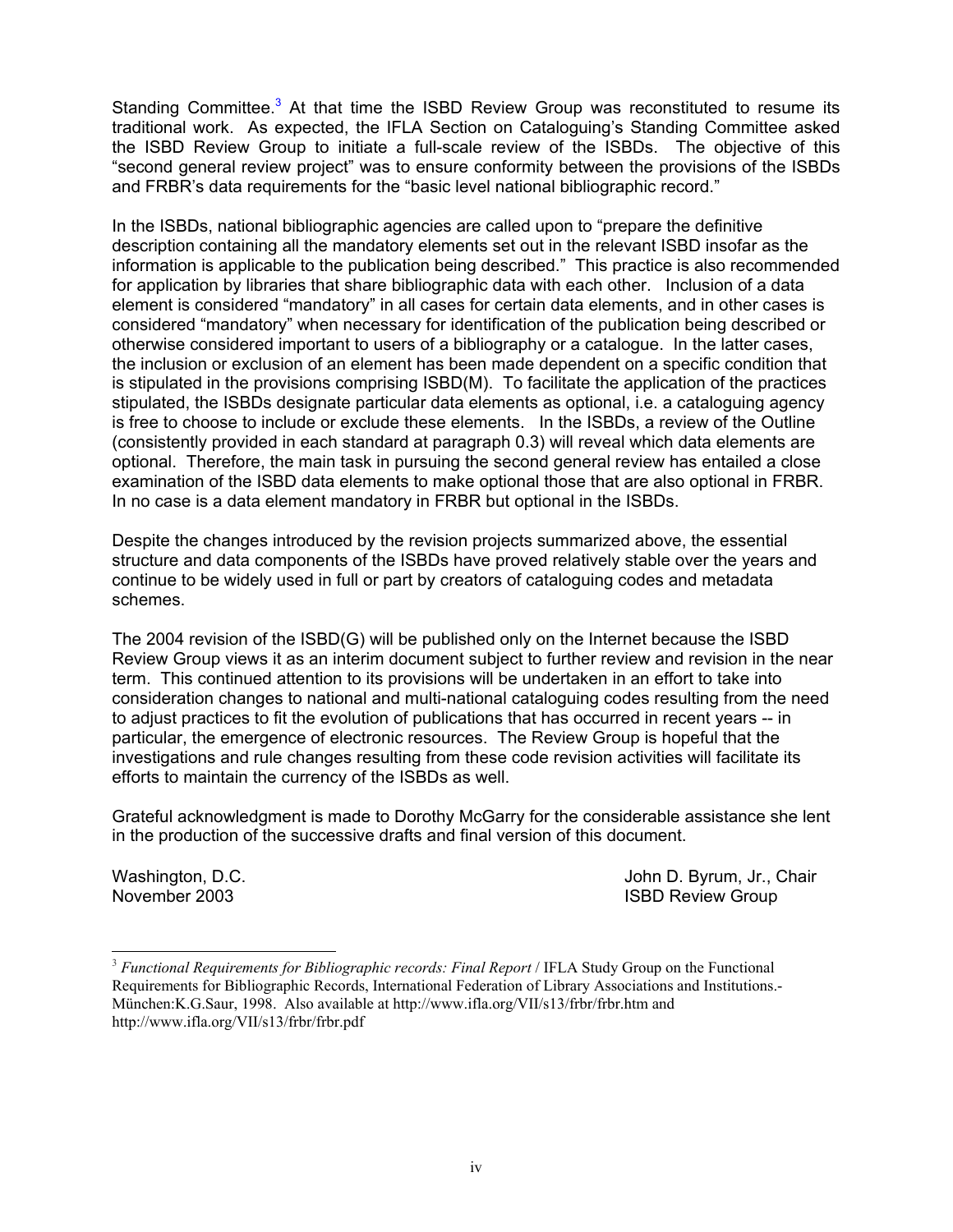# <span id="page-4-2"></span><span id="page-4-0"></span>INTRODUCTION TO THE 1992 EDITION

International Standard Bibliographic Description arose out of a resolution of the International Meeting of Cataloguing Experts, organized by the IFLA Committee on Cataloguing at Copenhagen in 1969, that a standardization of the form and content of bibliographic description be established.<sup>[4](#page-4-1)</sup> The International Standard Bibliographic Description for Monographic Publications was the first of the ISBDs created pursuant to the mandate of 1969. The first text of the ISBD(M) was published in 1971 as a set of recommendations. By 1973 this text had been adopted by a number of national bibliographies and, with translations of the original English text into several other languages, had been taken into account by a number of cataloguing committees in redrafting national rules for description. Comments received from those who had made use of the text led to the decision to produce a revised text. The ISBD(M) Revision Meeting was accordingly organized by the IFLA Committee on Cataloguing and was held on 23-24 August 1973 at Grenoble immediately before the IFLA General Council Meeting. The "First standard edition" of the ISBD(M), published in 1974, was the result.

In August 1975 the Joint Steering Committee for Revision of the Anglo-American Cataloguing Rules proposed to the IFLA Committee on Cataloguing that a general international standard bibliographic description suitable for all types of library materials should be developed. The ISBD(G), published in 1977, was the result. The ISBD(M) was then revised to bring it into line with the ISBD(G), and the "first standard edition revised" of the ISBD(M) was published in 1978.

In August 1977, at meetings held during the IFLA World Congress, Brussels, the Standing Committee of the IFLA Section on Cataloguing made important new decisions in relation to IFLA's programme of ISBDs. It was agreed that all ISBD texts would be fixed to a life of five years, after which revision would be considered for all the texts, or for particular texts. Consequent on this decision, an ISBD Review Committee was formed by IFLA and met in London 10-11 August 1981. Plans were made to review and revise as necessary the four ISBDs: ISBD(CM), ISBD(NBM), ISBD(S) (all first published in 1977), and ISBD(M) (latest edition published in 1978).

Practical experience with the texts provided many valuable ideas for their further improvement, and the following major actions were identified as necessary:

- 1. clarify wording and achieve consistency of definitions and stipulations;
- 2. make the ISBDs hospitable to non-roman scripts;
- 3. review the use of the equals sign;
- 4. include more and better examples;
- 5. consider the comments especially from IASA and IAML on (NBM).

Revision of these four texts has now been accomplished.

Subsequently, a smaller Review Committee was appointed to oversee remaining projects, including preparation of a new ISBD for Computer Files (CF) and revision of ISBD(PM), ISBD(A), ISBD(G). The work in hand is, therefore, part of the concluding phase of the ISBD review and serves to harmonize the principles of the General International Standard

<span id="page-4-1"></span> <sup>4</sup> Report of the International Meeting of Cataloguing Experts, Copenhagen, 1969. *Libri*, vol. 20, no. 1, 1970; pp. 115-116.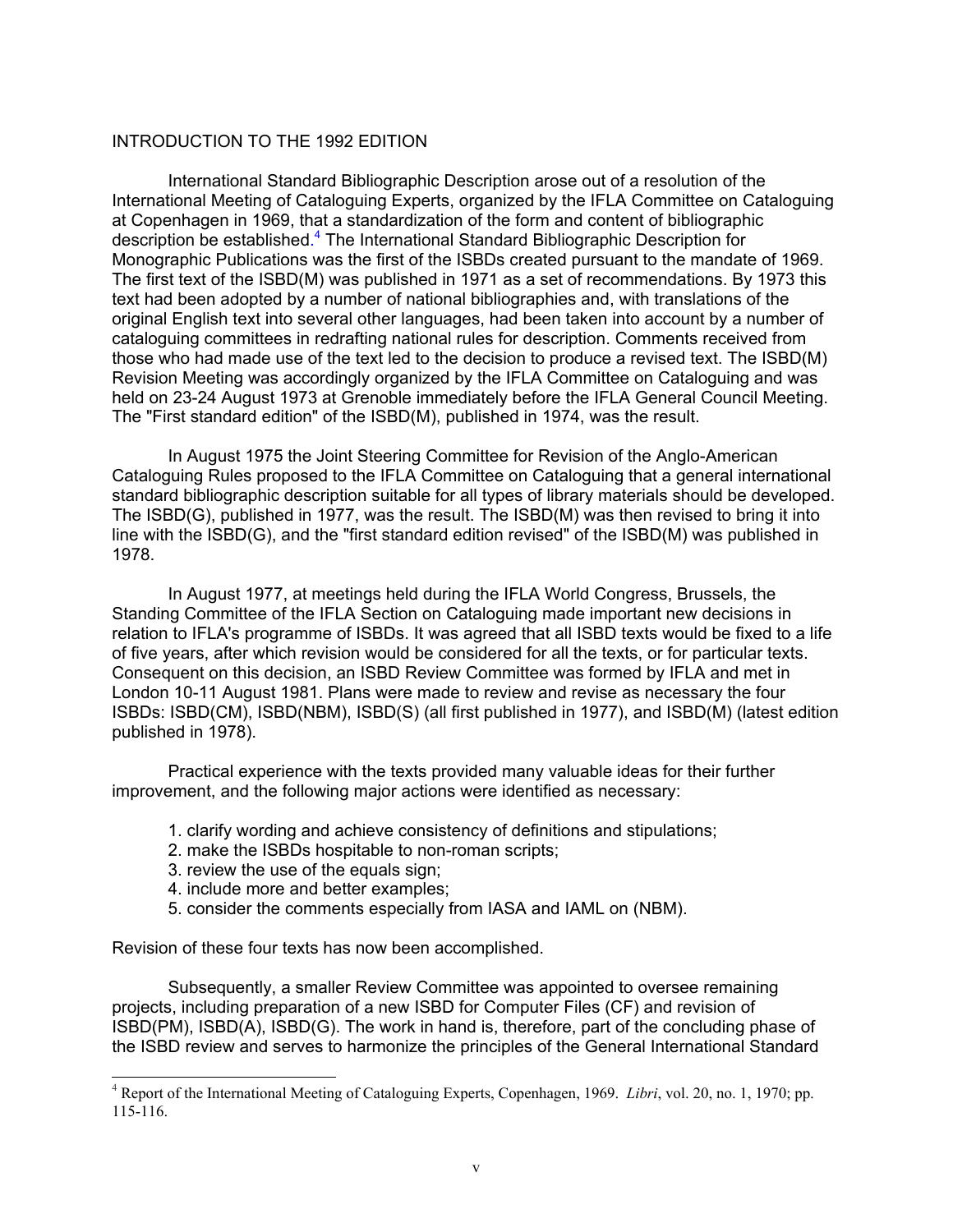Bibliographic Description: Annotated Text with the provisions of specialized ISBDs in their current versions. As was the case with the 1977 edition of ISBD(G), this revision is not intended to produce rules for general use of cataloguers, but to identify the framework and essential features of the specialized ISBDs wherein are given more detailed stipulations and instructions and to provide a point of reference for compilers of cataloguing codes.

The ISBD(G) includes two appendices. The first appendix offers a generally standardized prescription for the special technique of multi-level description. The second appendix carries out the thrust mentioned above to satisfy users working with publications in non-Roman scripts: it demonstrates and exemplifies the ways in which data should be transcribed when partly in a script reading from right to left and partly in a script reading from left to right.

This new edition of the ISBD(G) has been approved by the IFLA Section on Cataloguing.

Washington, D. C. John D. Byrum, Jr., Chairman **ISBD Review Committee**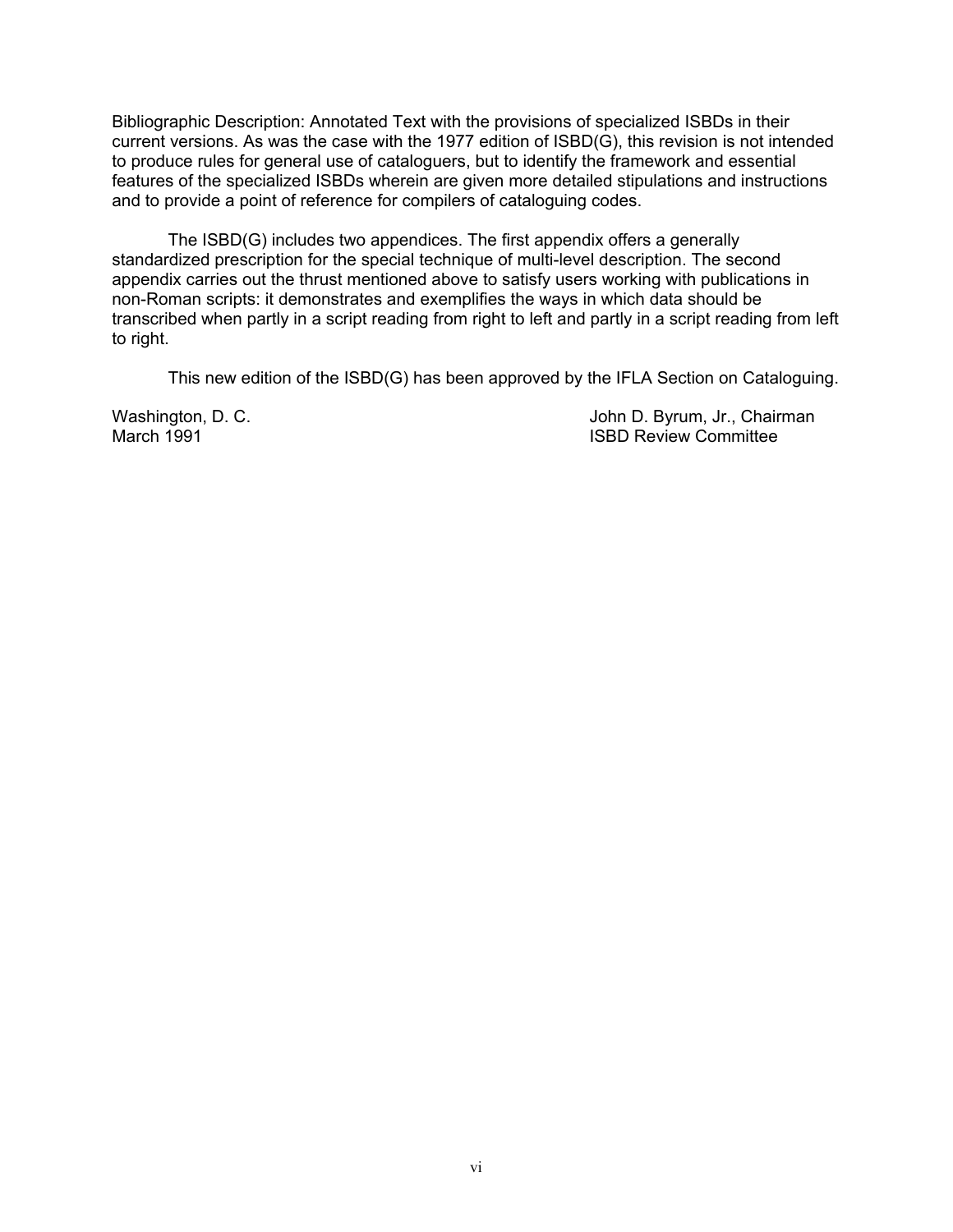<span id="page-6-0"></span>**Members of the ISBD Review Group (as of November 2003)** 

> William Garrison **Syracuse University**, USA Mauro Guerrini **Mauro Guerrini** European Mauro Guerrini European Università di Firenze, Italy Ton Heijligers (Corresponding member) Lynne C. Howarth **Example 2** University of Toronto, Canada Eeva Murtomaa **Helsinki University Library** Elena Escolano Rodriguez **Biblioteca Nacional, Spain**

Françoise Bourdon **Bibliotheque Nationale de France** John D. Byrum **Library of Congress, USA, Chair** Renate Gömpel **Deutsche Bibliothek, Germany** Amsterdam, The Netherlands

Dorothy McGarry **Dorothy McGarry Constructs** University of California, Los Angeles, USA<br>Cristina Magliano Cristina Magliano ICCU-Rome, Italy Glenn Patton **Computer Library** OCLC Online Computer Library Philippe-Corentin Le Pape SICD des universités de Toulouse, France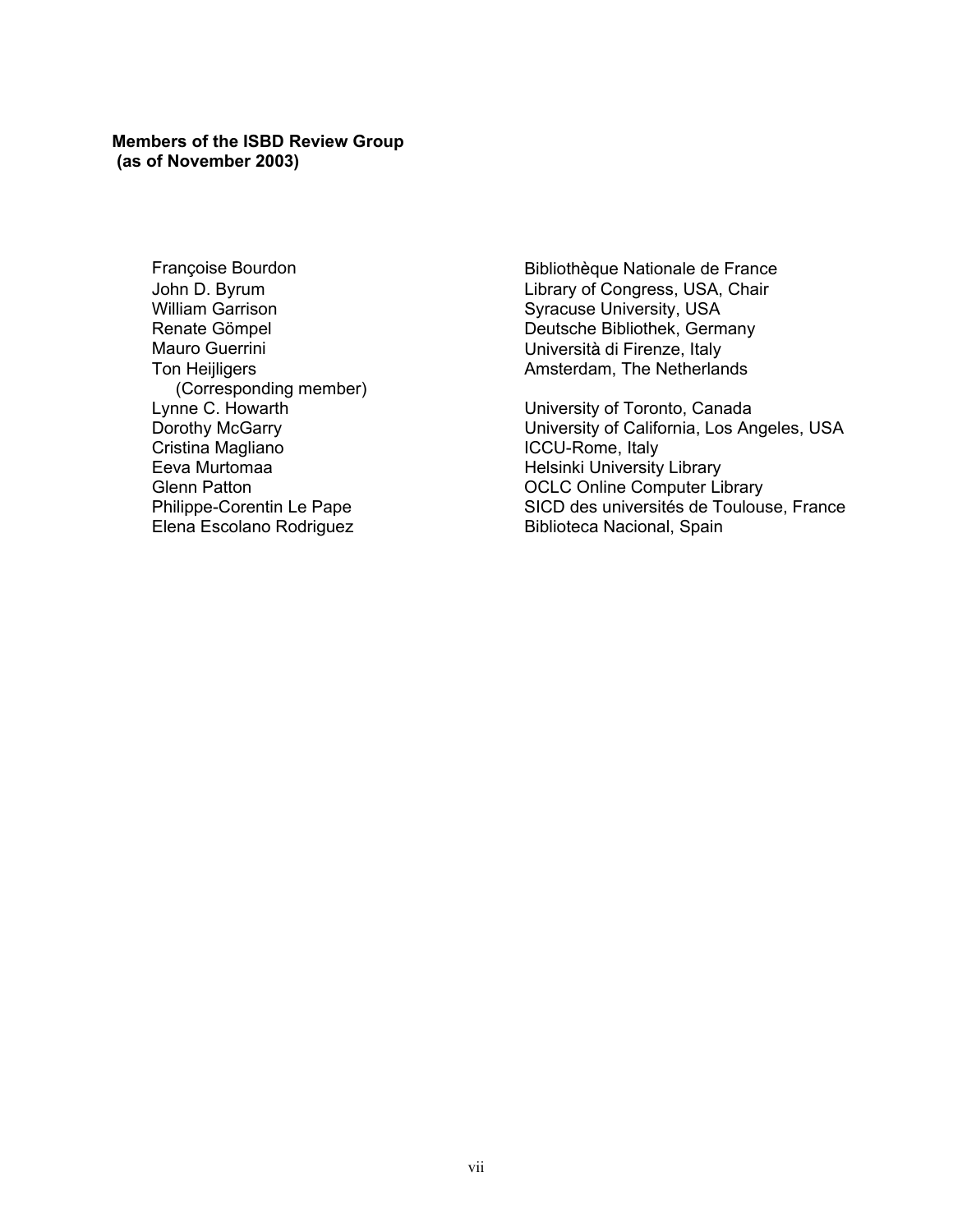# <span id="page-7-1"></span><span id="page-7-0"></span>**0 PRELIMINARY NOTES**

### **0.1 Scope, purpose and use**

# **0.1.1 Scope**

The General International Standard Bibliographic Description—referred to hereinafter as the ISBD(G)—lists all the elements that are required to describe and identify all types of material that are likely to appear in library collections, assigns an order to the elements of the description, and specifies a system of punctuation for the description.

The ISBD(G) forms the basis of the specialized ISBDs that have been or are being prepared for special categories of materials. It forms the basis for future revision of existing ISBD texts. It is also anticipated that national or international committees responsible for preparing codes of cataloguing rules will use the ISBD(G) as the basis for their rules on description of library materials, either through the use of specialized ISBDs or directly in the case of materials not covered by the ISBDs. The ISBD(G) is not intended to be used by a cataloguer in a library or national bibliographic agency directly to describe any resource.

The ISBD(G) is concerned with the way in which resources are described first in bibliographic records produced by national bibliographic agencies (in issues of the printed national bibliography, in other printed records, and in associated electronic data files), and second in bibliographic records of other cataloguing organizations, whether in electronic or printed form. (In the case of bibliographic data stored in an electronic medium, the ISBDs prescribe display conventions for eye-readable output, such as online displays or printed products, rather than the data structure used within the computer-readable medium itself.)

# **0.1.2 Purpose**

The primary purpose of the ISBDs is to provide the stipulations for compatible descriptive cataloguing worldwide in order to aid the international exchange of bibliographic records between national bibliographic agencies and throughout the international library and information community. By specifying the elements that comprise a bibliographic description and by prescribing the order in which those elements should be presented and the punctuation by which they should be separated, the ISBDs aim to (a) make records from different sources interchangeable, so that records produced in one country can be easily accepted in library catalogues or other bibliographic lists in any other country; (b) assist in the interpretation of records across language barriers, so that records produced for users of one language can be interpreted by users of other languages; and (c) assist in the conversion of bibliographic records to electronic form.

# **0.1.3 Use**

The ISBDs provide stipulations to cover the maximum amount of descriptive information required in a range of different bibliographic activities, and therefore include elements that are essential to one or more of those activities but not necessarily to all.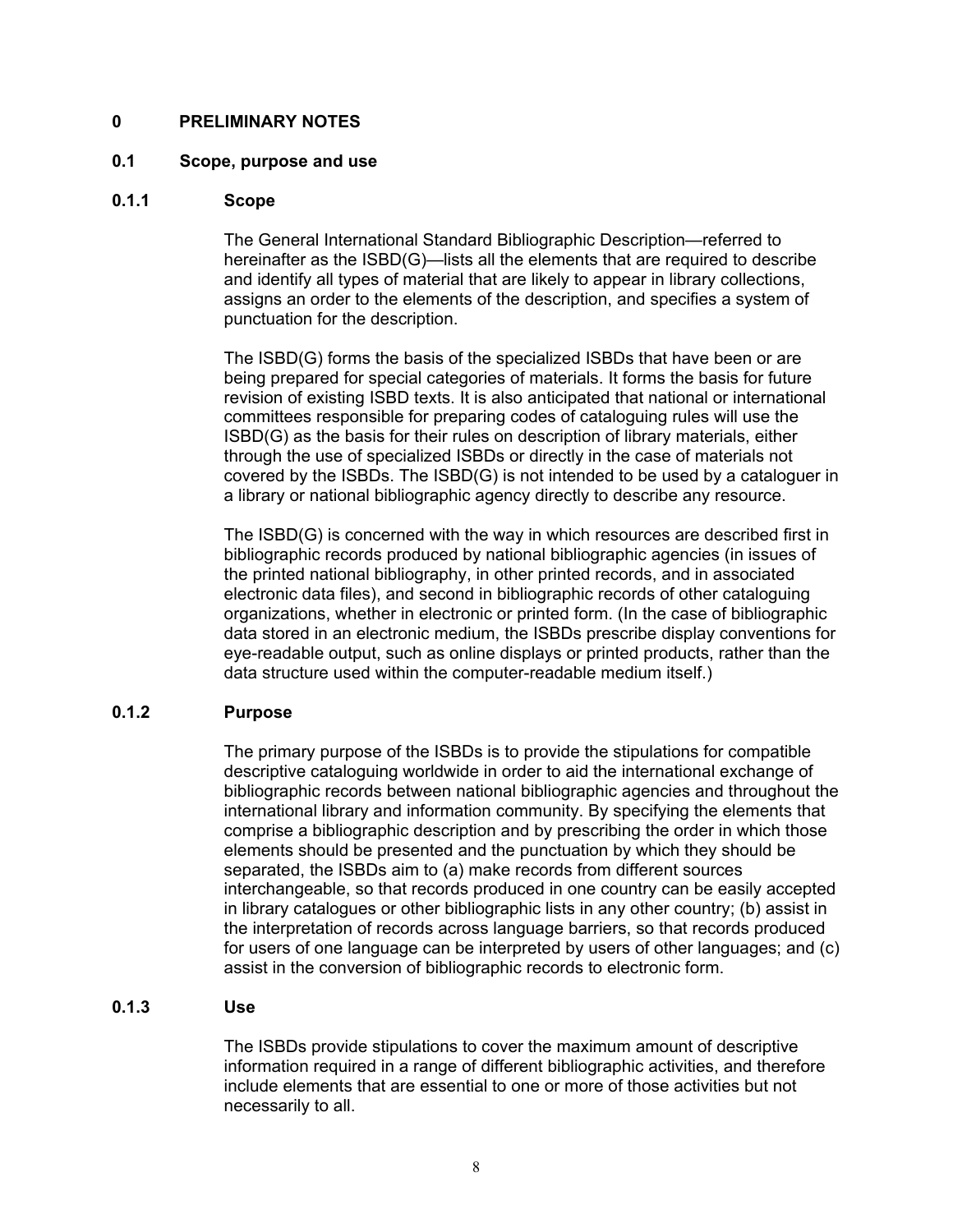<span id="page-8-2"></span><span id="page-8-0"></span>It is recommended that the national bibliographic agency in each country, in accepting the responsibility of creating the definitive record for each resource issued in that country, prepare the definitive description containing all the mandatory elements set out in the relevant ISBD insofar as the information is applicable to the resource being described. It is recommended that this practice be followed also by libraries that share bibliographic data with each other.

Other cataloguing organizations have a wider choice as they are not providing the definitive record for international exchange. They can select ISBD elements for inclusion in their own records, provided that the elements selected are given in the prescribed order and transcribed with the prescribed punctuation according to the relevant ISBD.

The ISBD description forms a part of a complete bibliographic record and is not normally used by itself. The other elements that make up a complete bibliographic record, such as headings and subject information, are not included in the ISBD stipulations. The rules for such elements are normally given in cataloguing codes.

To describe a resource that exhibits characteristics for the description of which more than one ISBD must be applied (e.g. an electronic continuing resource, a digital map that is serially issued, etc.), the cataloguer may combine elements from any existing ISBD that are necessary to describe all aspects of the resource, including its content, its carrier and its form of issuance.<sup>[5](#page-8-1)</sup>

To describe a resource that is available in more than one physical format or in more than one output medium or display format, it is recommended that national bibliographic agencies, and those cataloguing organizations that participate in a network sharing bibliographic data with each other, create one bibliographic record for each physical format, output medium, or display format of the resource. Other cataloguing organizations may describe the resource using either a single bibliographic description or multiple bibliographic descriptions based on local requirements and needs of users of the catalogue, provided that adequate information to identify each is given.

# **0.2 Definitions**

The term "resource" used in this text means a document, group of documents, or part of a document, in any medium or combination of media, tangible or intangible, considered as an entity and forming the basis of a single bibliographic description.

A "document" is an object that comprises intellectual and/or artistic content and is conceived, produced, and/or issued as a whole.

In the ISBD(G) definitions for other terms used in a special sense, or in one of several senses in general use, are included at the beginning of the annotation for the

<span id="page-8-1"></span> <sup>5</sup>  $5$  Note that this provision does not apply to publications that comprise a primary component with subsidiary components not of the same general material category (see 1.2.3).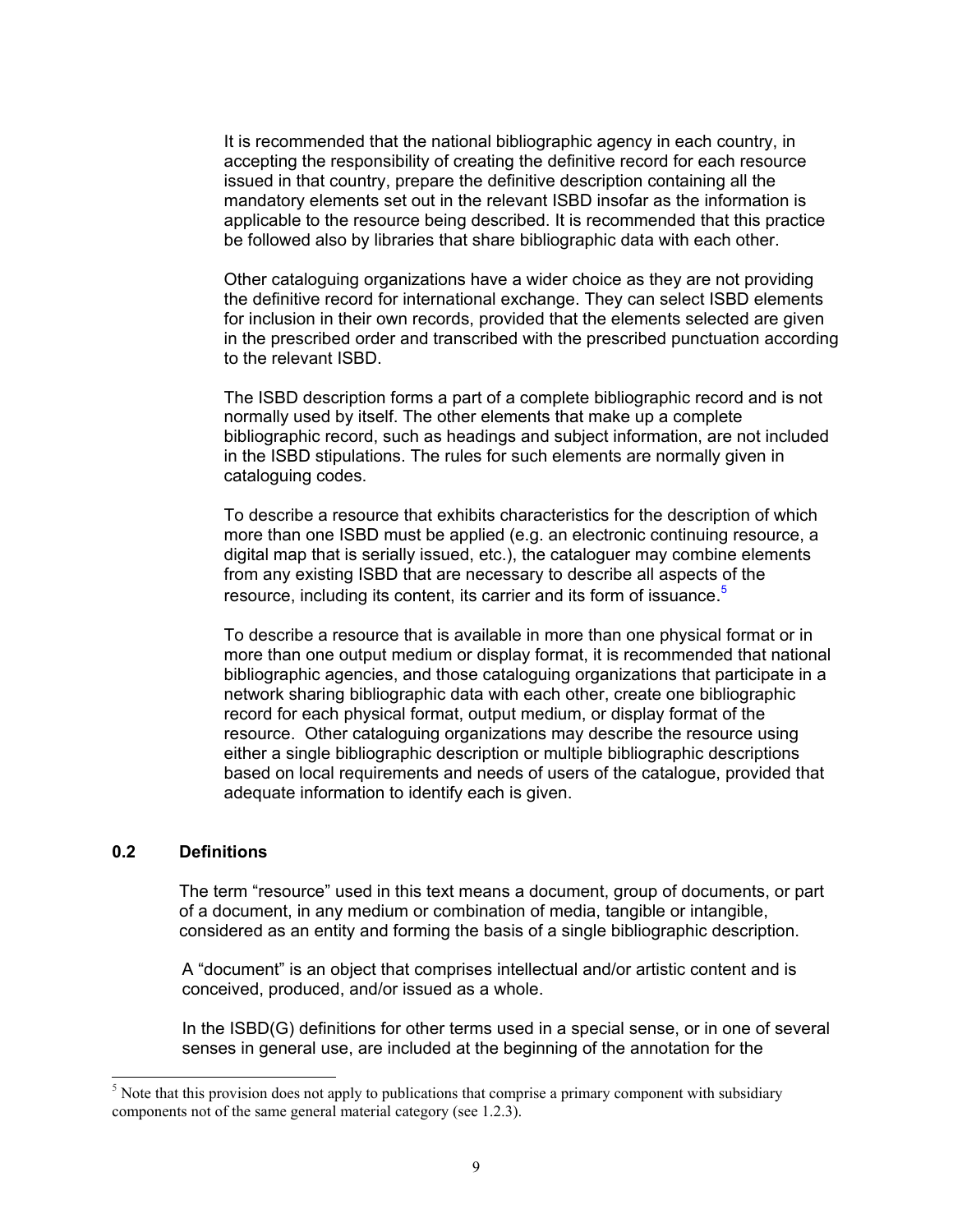appropriate area or element. Terms used in the usual bibliographic sense are not defined.

# <span id="page-9-1"></span><span id="page-9-0"></span>**0.3 Outline of the ISBD(G) General notes on the outline of ISBD(G)**

A. In the outline, the terms "first statement ...", "subsequent statement ...", and the like denote the order in which these statements are given in the description and have no other connotation.

B. In the outline no indication is given of which areas or elements may be repeated or may be considered optional. The specialized ISBDs give detailed guidance on these matters.

C. Wherever information normally associated with one area or element appears in the resource linked linguistically as an integral part of another area or element, it is transcribed as such.

| Area | <b>Prescribed preceding</b> | Element |
|------|-----------------------------|---------|
|      | (or enclosing) punctuation  |         |
|      | for elements                |         |

*Note: Each area, other than the first, is preceded by a point, space, dash, space (. – ).* 

| 1. | Title and statement                           |                          | 1.1 | Title proper                                                                 |
|----|-----------------------------------------------|--------------------------|-----|------------------------------------------------------------------------------|
|    | of responsibility                             | []                       | 1.2 | General material designation                                                 |
|    | area                                          | $=$                      | 1.3 | <b>Parallel title</b>                                                        |
|    |                                               |                          | 1.4 | Other title information                                                      |
|    |                                               |                          | 1.5 | Statements of responsibility                                                 |
|    |                                               |                          |     | <b>First statement</b>                                                       |
|    |                                               | $\overline{\phantom{a}}$ |     | Subsequent statement                                                         |
| 2. | <b>Edition</b> area                           |                          | 2.1 | <b>Edition statement</b>                                                     |
|    |                                               | Ξ                        | 2.2 | Parallel edition statement                                                   |
|    |                                               |                          | 2.3 | Statements of responsibility relating<br>to the edition                      |
|    |                                               |                          |     | <b>First statement</b>                                                       |
|    |                                               | $\overline{ }$           |     | Subsequent statement                                                         |
|    |                                               |                          | 2.4 | Additional edition statement                                                 |
|    |                                               |                          | 2.5 | Statements of responsibility<br>following an additional edition<br>statement |
|    |                                               |                          |     | <b>First statement</b>                                                       |
|    |                                               |                          |     | Subsequent statement                                                         |
| 3. | Material (or type of<br>publication) specific |                          |     |                                                                              |
|    | area                                          |                          |     |                                                                              |
| 4. | Publication, distribution,<br>etc., area      |                          | 4.1 | Place of publication, distribution, etc.<br>First place                      |
|    |                                               |                          |     | Subsequent place                                                             |
|    |                                               |                          | 4.2 | Name of publisher, distributor, etc.                                         |
|    |                                               | []                       | 4.3 | Statement of function of distributor                                         |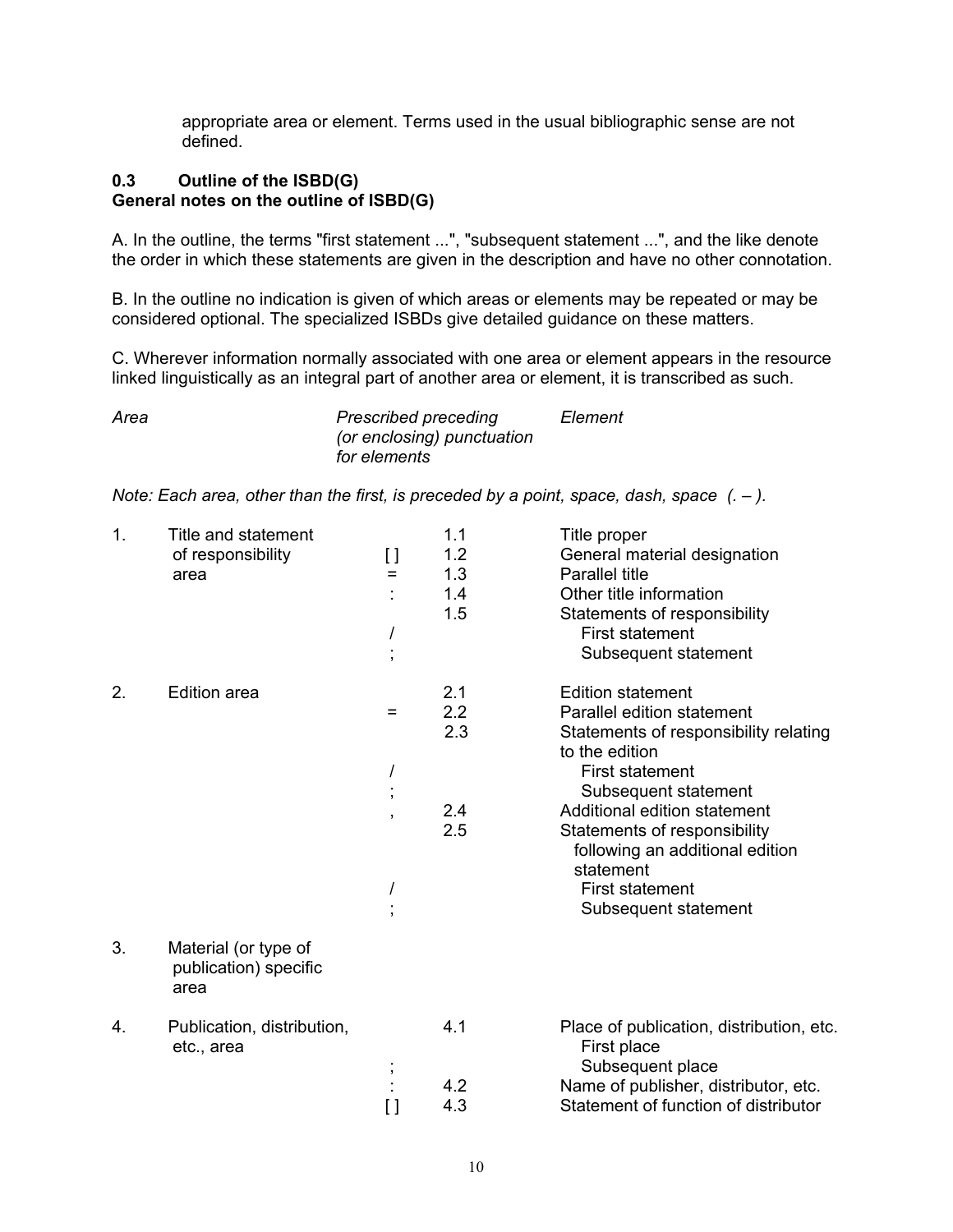<span id="page-10-1"></span><span id="page-10-0"></span>

|    |                                               |                          | 4.4<br>4.5<br>4.6 | Date of publication, distribution, etc.<br>Place of manufacture<br>Name of manufacturer |
|----|-----------------------------------------------|--------------------------|-------------------|-----------------------------------------------------------------------------------------|
|    |                                               | , )                      | 4.7               | Date of manufacture                                                                     |
| 5. | Physical description<br>area                  |                          | 5.1               | Specific material designation and<br>extent of resource                                 |
|    |                                               |                          | 5.2               | Other physical details                                                                  |
|    |                                               |                          | 5.3               | <b>Dimensions</b>                                                                       |
|    |                                               | $\ddot{}$                | 5.4               | Accompanying material statement                                                         |
| 6. | Series area                                   |                          | 6.1               | Title proper of series or sub-series                                                    |
|    |                                               | =                        | 6.2               | Parallel title of series or sub-series                                                  |
|    | Note: A series state-<br>ment is enclosed     |                          | 6.3               | Other title information of series<br>or sub-series                                      |
|    | by parentheses. When<br>there are two or more |                          | 6.4               | Statements of responsibility<br>relating to the series or sub-series                    |
|    | series statements,                            | Γ                        |                   | <b>First statement</b>                                                                  |
|    | each is enclosed by                           | $\overline{\phantom{a}}$ |                   | Subsequent statement                                                                    |
|    | parentheses.                                  |                          | 6.5               | <b>International Standard Serial</b><br>Number of series or sub-series                  |
|    |                                               | $\overline{\phantom{a}}$ | 6.6               | Numbering within series or sub-<br>series                                               |
| 7. | Note area                                     |                          |                   |                                                                                         |
| 8. | Standard number (or                           |                          | 8.1               | Standard number (or alternative)                                                        |
|    | alternative) and terms                        | $=$                      | 8.2               | Key title                                                                               |
|    | of availability area                          | t,                       | 8.3               | Terms of availability and/or price                                                      |
|    |                                               | $\left( \ \right)$       | 8.4               | Qualification (in varying positions)                                                    |

# **0.4 Punctuation**

**0.4.1** Each element of the description, except the first element of area 1, is either preceded or enclosed by prescribed punctuation (see 0.4.3 for other exceptions). Prescribed punctuation is preceded and followed by a space (a single space on a keyboard or an em space in printing) with the exception of the comma  $(.)$  and point  $(.)$  which are only followed by a space. The inclusion of other punctuation is at the discretion of the national bibliographic agency or cataloguing organization, as is the spacing before and after such punctuation. ISBD punctuation is retained even when this results in double punctuation (but see 0.4.7). For the punctuation of scripts written from right to left, see 0.4.11. In certain cases, the specialized ISBDs may prescribe punctuation in addition to the prescribed punctuation in the ISBD(G).

**0.4.2** Parentheses, i.e. curved brackets ( ( ) ) and square brackets ( [ ] ) (see 0.4.8), are each to be treated as a single punctuation symbol, and the preceding space comes before the first (opening) parenthesis or square bracket and the following space comes after the second (closing) parenthesis or square bracket (but see 0.10). If parentheses or square brackets are preceded or followed by prescribed punctuation that ends or begins with a space, only one space is given.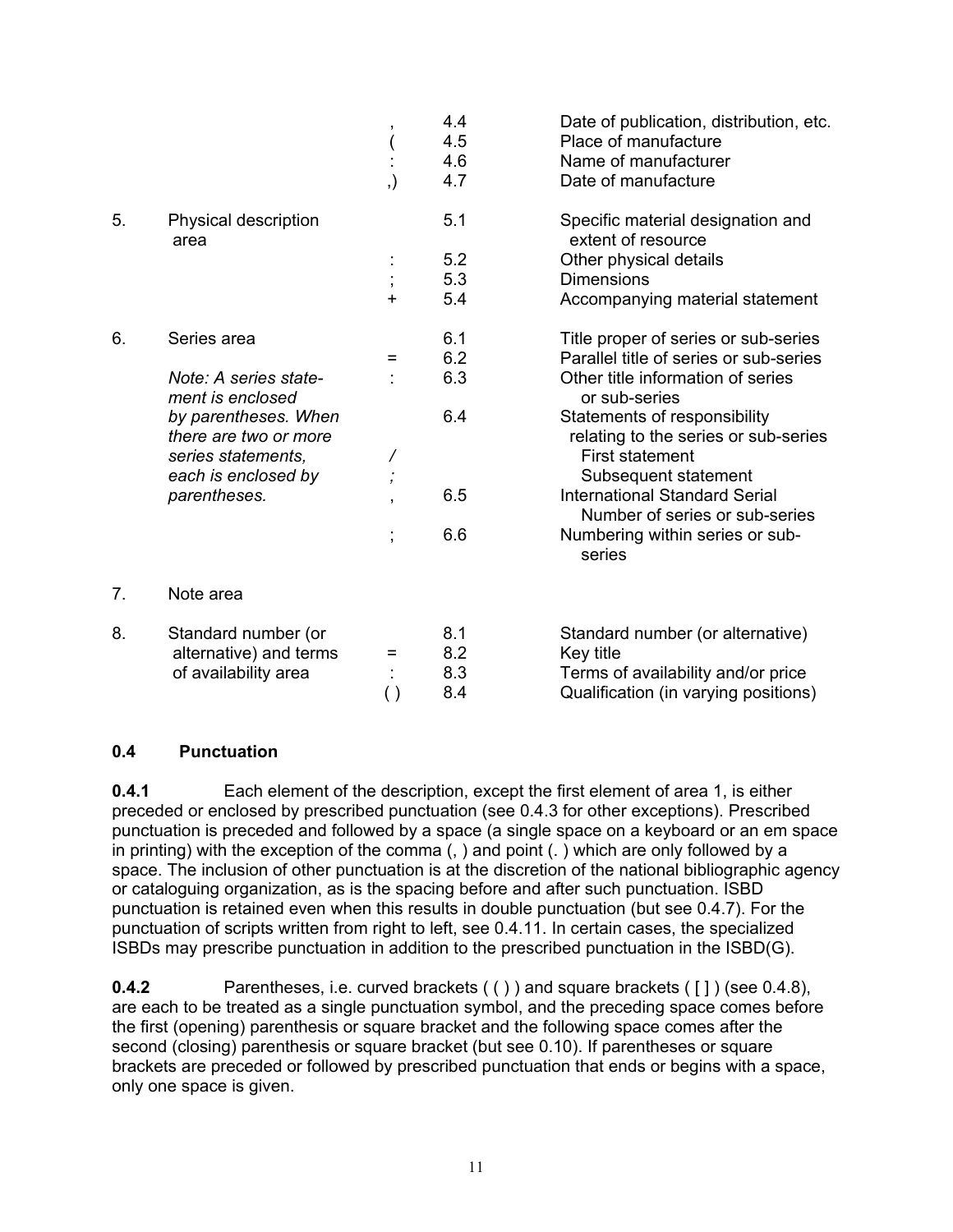<span id="page-11-0"></span>**0.4.3** Each area of the ISBDs other than area 1 is preceded by a point, space, dash, space  $( . - )$ , unless that area is clearly separated from the preceding area by paragraphing, typography or indentation, in which case the point, space, dash, space may be omitted or replaced by a point (.) given at the end of the preceding area.

**0.4.4** When the first element of an area is not present in a description, the prescribed punctuation of the first element that is present is replaced by a point, space, dash, space  $(.-)$ preceding the area.

**0.4.5** When an area is repeated, each repetition is preceded by a point, space, dash, space  $(.-)$  except (a) in the condition described in 0.4.3, and (b) as provided by area 6 for multiple series statements.

**0.4.6** When an element is repeated, each repetition is preceded by the prescribed punctuation appropriate to the element.

**0.4.7** When an element ends with a point and the prescribed punctuation for the element that follows begins with a point, only one of the two points is given. (When exact punctuation is being recorded, see the ISBD (A).)

> e.g.  $3rd$  ed.  $$  *not* 3rd ed.. –

> > And then  $\ldots$  – 4th ed. *not* And then .... – 4th ed.

- **0.4.8** Three punctuation symbols can be used in all or most areas:
	- A. Square brackets ( [ ] ) are prescribed punctuation to enclose particular elements in area 1 (see 1.2) and area 4 (see 4.3) and are prescribed punctuation within an element in area 5 (see 5.1). Square brackets enclose information found outside the prescribed sources of information (see 0.5) and interpolations in the description (see 0.6, 0.7.2, 0.10, 0.11).

When successive elements within the same area are obtained from outside the prescribed source, they are enclosed in a single pair of square brackets unless one element is the general material designation, which is always enclosed in its own pair of square brackets. When successive elements are in different areas, each element is enclosed in a separate pair of square brackets.

- B. Marks of omission, i.e. three points ( ... ), indicate the omission of some part of an element (see 0.7.1, 0.7.2).
- C. Parentheses ( ( ) ) are prescribed punctuation to enclose each series statement in area 6, to enclose certain elements in area 4 and to enclose information within particular elements in areas 5 and 8.
- D. One punctuation symbol, the plus sign ( + ) preceded and followed by a space, is prescribed punctuation in area 5 (see 5.4).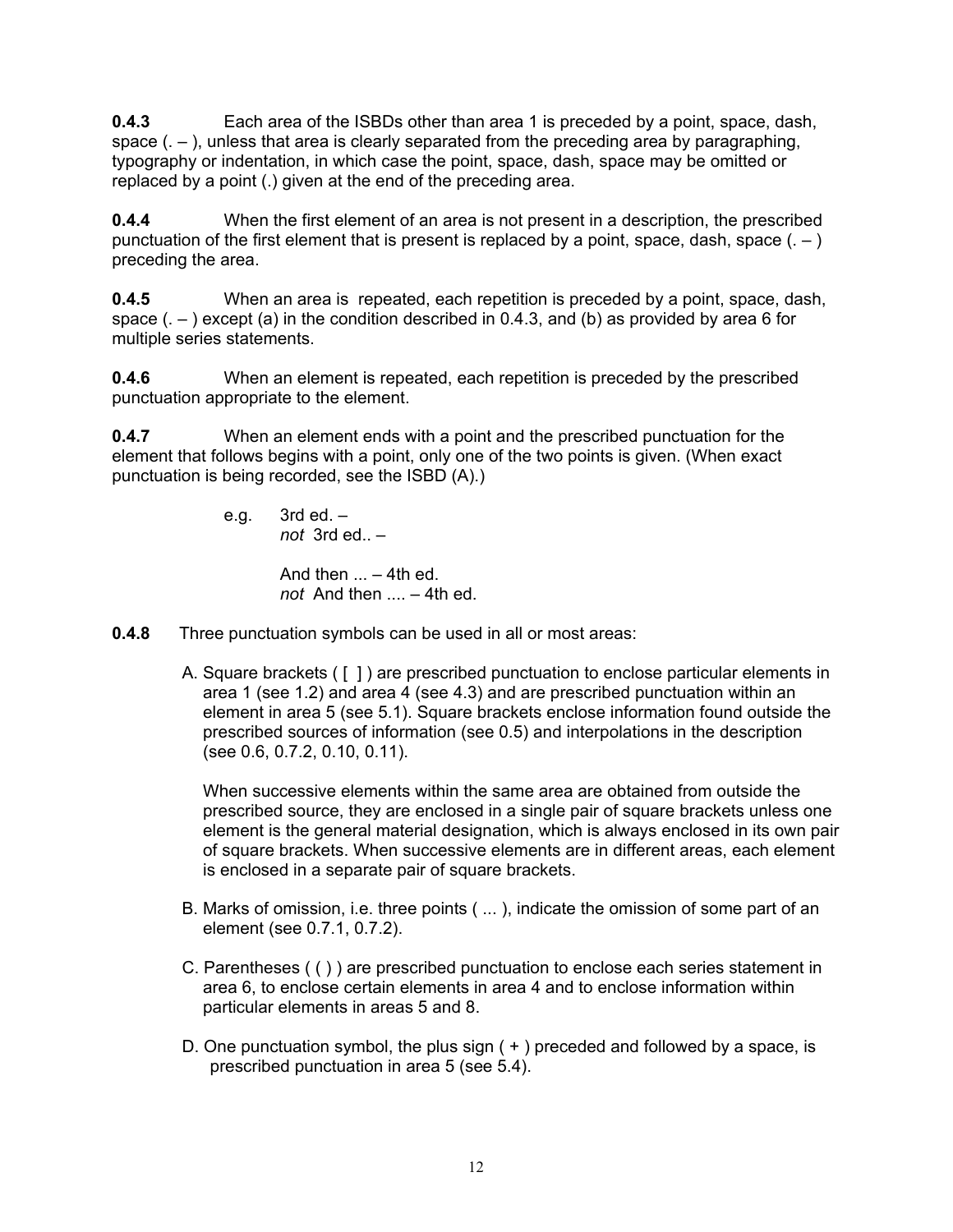<span id="page-12-1"></span><span id="page-12-0"></span>**0.4.9** When in an area or an element the same information appears in two or more languages and/or scripts, the following provisions apply:

When one element is recorded in two or more languages and/or scripts, the information in each language and/or script after the first is preceded by a space, equals sign, space  $( = )$ .

When, in a single area, two or more elements are recorded in two or more languages and/or scripts, the elements in each language and/or script are given together with the appropriate preceding punctuation for each element. The whole group of elements for the first language and/or script recorded is preceded by punctuation appropriate to the first element and each group after the first is preceded by a space, equals sign, space  $( = )$ .

**0.4.10** An area or element that does not apply to the resource is not included in the description. The preceding or enclosing prescribed punctuation of such an area or element is also omitted.

**0.4.11** When information is given in scripts written from right to left, commas and semicolons used as prescribed punctuation are reversed when that is the style of the script. Similarly, the point, space, dash, space combination of prescribed punctuation reads from right to left and the meanings of open and closed parentheses and square brackets are reversed. The diagonal slash and groups of western arabic numerals that are not reversed in such scripts are not reversed when given.

See Appendix B for the treatment of information given both in scripts written from left to right and in scripts written from right to left.

# **0.5 Sources of information**

In making a description, information found on the resource itself normally is preferred to information found elsewhere. Details of the preferred sources of information and of the prescribed sources of information for each type of material are set out in the specialized ISBDs.

# **0.6 Language and script of the description**

Elements in areas 1, 2, 4 and 6 are normally transcribed from the resource and are, therefore, wherever practicable, in the language(s) and/or script(s) in which they appear there. Interpolations in these areas are enclosed in square brackets and are given in the language and/or script of the context of that part of the description, except:

- prescribed abbreviations (see 0.7) and prescribed interpolations (see 0.10, 0.11);
- general material designation (see 1.2) and statement of function of distributor (see 4.3) that, when supplied, are given in the language and/or script chosen by the national bibliographic agency or other cataloguing organizations.

Language(s) and/or script(s) used in area 3 are specified in the specialized ISBDs.

Terms used in areas 5, 7 and 8 are not enclosed in square brackets and are given in the language and/or script chosen by the national bibliographic agency or other cataloguing organizations, except: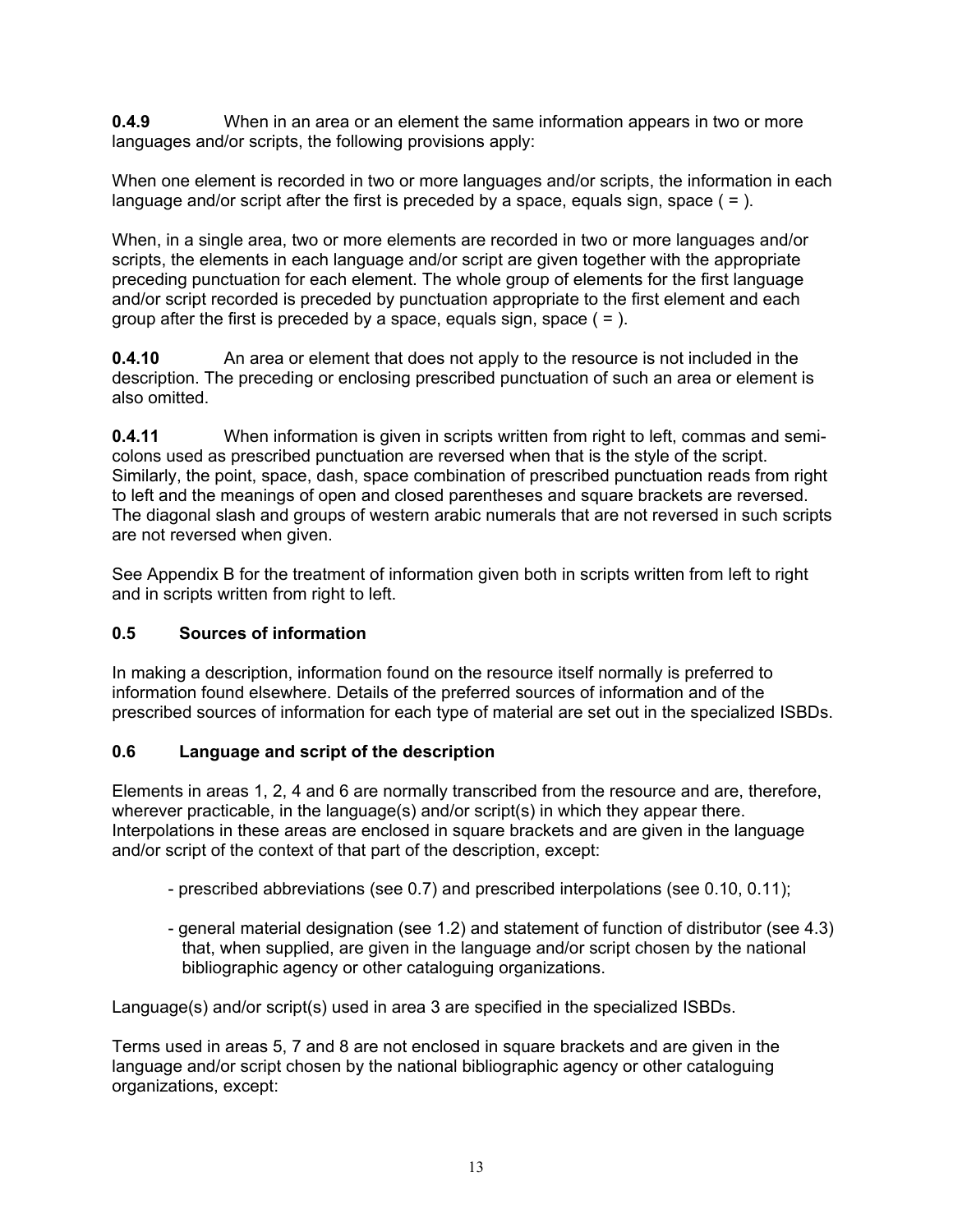- <span id="page-13-1"></span><span id="page-13-0"></span>- when cited titles are provided in area 7;
- when quotations are provided in area 7;
- when key title is given in area 8.

The description of resources appearing in scripts other than that used by the national bibliographic agency or other cataloguing organizations may, if necessary, be transliterated or transcribed without brackets into the script used by the agency.

# **0.7 Abridgements and abbreviations**

**0.7.1** In exceptional cases the abridgement of certain elements in the description is permitted, provided the omission takes place at the end or in the middle of the element (e.g. a lengthy title proper). In such cases, the omission is indicated by marks of omission.

**0.7.2** Certain abbreviations are prescribed in specific stipulations (e.g. 0.10, 1.5, 4.1, 4.2). Additional abbreviations are prescribed in the specialized ISBDs.

**0.7.3** In various stipulations in the ISBDs, provision is made for the use of "standard abbreviations" (e.g. in the edition statement, see 2.1) without specifying the forms of the abbreviations to be followed. These abbreviations are not prescribed but it is recommended that ISO 832, *Information and Documentation - Bibliographic Description and References - Rules for the Abbreviation of Bibliographic Terms*, or similar national standards, be used.

The abbreviations used throughout the ISBD(G) in the examples, other than those prescribed above in 0.7.3, are illustrative and not prescriptive.

**0.7.4 Except for specifically prescribed or permitted abridgements and abbreviations,** the transcription of data in area 1, 2 and 6 does not show abbreviations unless they appear in the source.

# **0.8 Capitalization**

In general, the first letter of the first word of each area should be a capital; the first letter of the first word of some elements should also be a capital (e.g. general material designation, parallel title, alternative title, and section title). Other capitalization should follow the appropriate usage for the language(s) and/or script(s) used in the description (see 0.6).

# **0.9 Examples**

The examples given throughout the ISBDs are illustrative and not prescriptive.

In the English text of the ISBDs, the terms used and the words or short phrases added in the examples in areas 5, 7 and 8 are in English. It is anticipated that in translations of the ISBDs, such terms and words and phrases will be given in the language of the translation.

# **0.10 Misprints**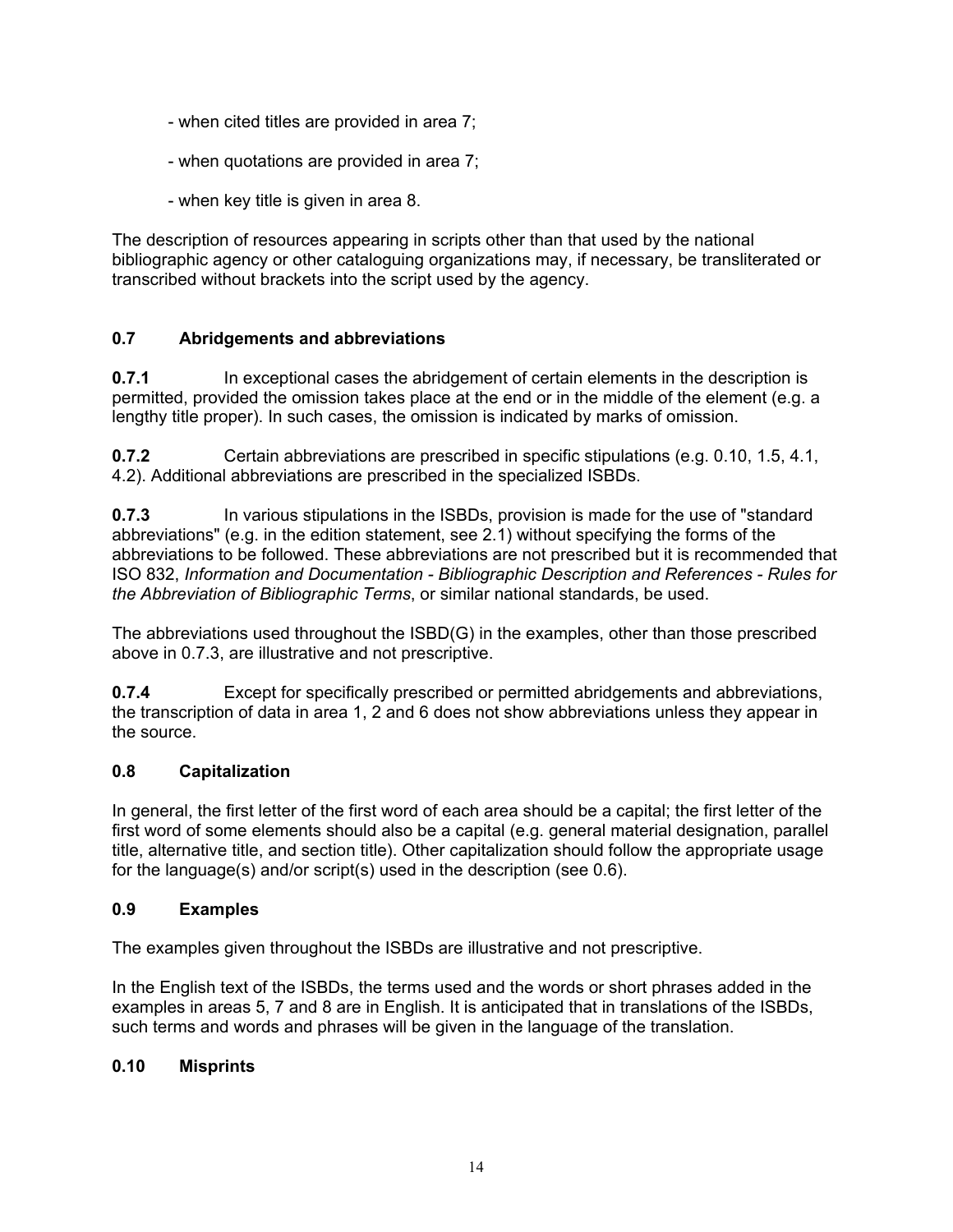<span id="page-14-1"></span><span id="page-14-0"></span>Inaccuracies or misspelled words are transcribed as they appear in the resource. They may be followed by "sic" enclosed in square brackets that are preceded and followed by a space ( [sic] ). Alternatively, the correct version may be added, enclosed in square brackets, the correction being preceded by "i.e." (*id est*), or its equivalent in another language and/or script. Letters or numbers that have been omitted from misspelled words may be inserted, enclosed in square brackets (in this case not preceded or followed by a space).

# **0.11 Symbols, etc .**

A symbol or other matter that cannot be reproduced by the facilities available (normally, characters that are neither numeric nor alphabetic) is replaced by its description or its equivalency in letters or words, as appropriate. The substitution is placed in square brackets and an explanatory note is made if necessary.

e.g. / by  $[E.B.C.]$ 

*Note*: Author's initials represented on title page by musical notes

# **SPECIFICATION OF ELEMENTS**

# **1. TITLE AND STATEMENT OF RESPONSIBILITY AREA**

# **Note**

The title proper excludes any parallel titles (1.3) or other title information (1.4). It includes alternative titles and the conjunction linking an alternative title and the first part of the title proper. It can consist of a common title and dependent title when a section, supplement, part, etc., has a title or designation insufficient to identify it without the inclusion of the common title or the title of the main resource. Resources lacking a collective title are considered not to have a title proper (for the treatment of such resources see 1.6). The stipulations for the selection of the title proper when a title appears in more than one language and/or script (on the same source or on different sources) are contained in the specialized ISBDs.

# **Examples**

In the case of the motion picture "Non-destructive inspection - a dollar saving diagnostic tool", the title proper is:

Non-destructive inspection

In the case of the sound recording "ĽAscension, hymne pour grand orchestre", the title proper is:

ĽAscension

In the case of the model "Muscular dynamism or unique forms of continuity in space", the title proper is:

Muscular dynamism, or, Unique forms of continuity in space In the case of the book "Don Juan oder die Liebe zur Geometrie", the title proper is:

Don Juan, oder, Die Liebe zur Geometrie In the case of the film strip "French colonies in America. Colonies françaises d'Amérique", the title proper is:

French colonies in America

In the case of the serial "Willing's press guide", the title proper is: Willing's press guide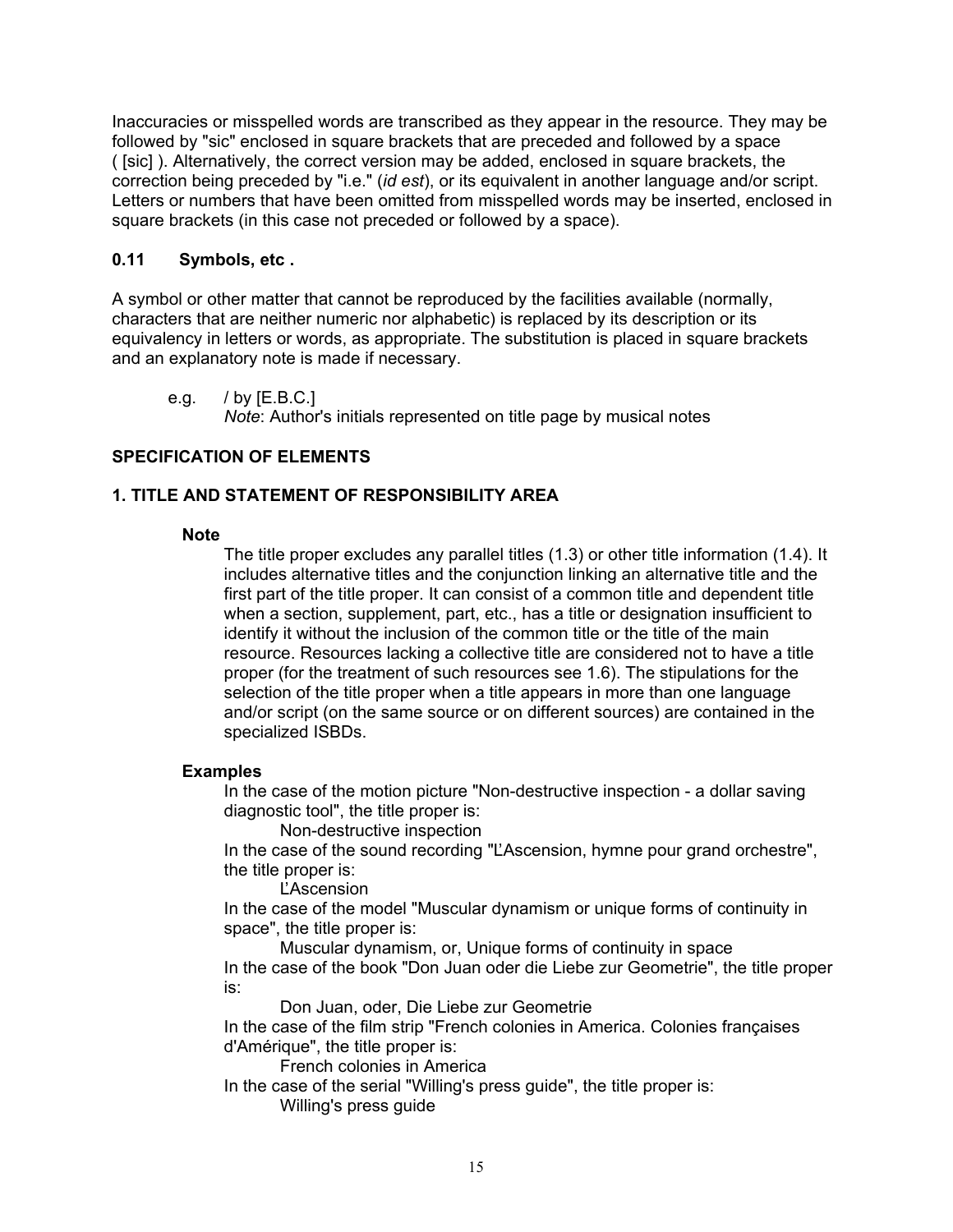<span id="page-15-0"></span>In the case of the book "Moriae encomium or A panegyrick upon folly", the title proper is:

Moriae encomium, or, A panegyrick upon folly In the case of the electronic resource "Mix and match games, Module 1–Letters", the title proper is:

Mix and match games. Module 1, Letters

# **1.2 General material designation**

# **Enclosing punctuation**

Square brackets, the first bracket being preceded and the second followed by a space  $(1)$ 

# **Definition**

A term indicating, broadly, the class of material to which a resource belongs.

# **Note**

The specialized ISBDs include lists of terms of general material designations. It is anticipated that national bibliographic agencies will determine the exact terms that are acceptable to their needs and languages, and that in so doing they will take into account the terms listed in the specialized ISBDs.

The general material designation is given after the title proper (see the Note in 1 above for information on what constitutes a title proper). When a resource contains two or more works without a collective title proper (see 1.6), the general material designation is given immediately after the first title.

# **Examples**

Beethoven for ten little fingers [GMD]<sup>6</sup>

Four small dances [GMD] ; and, Six Hungarian folksongs

- The great big enormous turnip [GMD] / pictures by Helen Oxenbury ; story by Alexei Tolstoy. The three poor tailors / Victor G. Ambrus
- Now that love has gone [GMD] : LRD remix ; Now that love has gone : Fafa Monteco remix ; Now that love has gone : Ice creamer remix
- L'érotisme [GMD] ; Le procès de Gilles de Rais ; Les larmes d'Eros / Georges **Bataille**
- Marchés d'esclaves [GMD] ; suivi de, l'Irlande révolutionnaire / par Joseph Kessel

Le milieu aquatique. Tome II, Clé de détermination [GMD] / J. Montegut …

# **1.3 Parallel title**

# **Preceding punctuation**

Space, equals sign, space ( = )

# **Definition**

<sup>————————————————————&</sup>lt;br><sup>6</sup> These examples are included to show the position of the general material designation. The actual terms to be used have been replaced by the abbreviation "GMD." For the punctuation of the first area for resources without a collective title, see 1.6.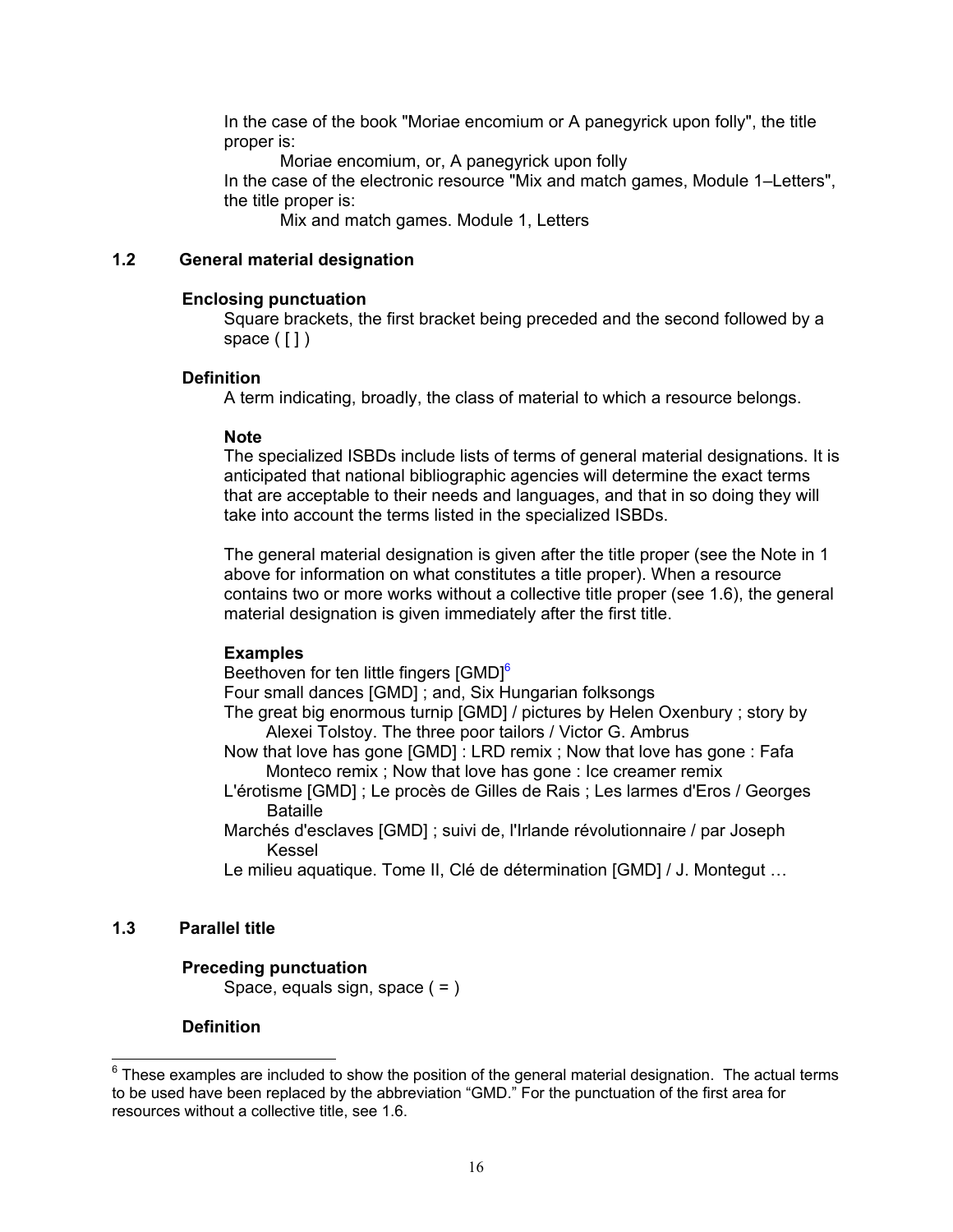<span id="page-16-0"></span>The title proper (or the title of an individual work included in a resource with no collective title proper) in another language and/or script presented as an equivalent of the title proper. Parallel titles also occur in conjunction with the titles proper in series/sub-series statements.

#### **Note**

A resource may have one or more parallel titles. When a parallel title is linguistically linked to another part of the description, it is not treated as a parallel title. The original title in a language that is different from that of the title proper, and that appears on the prescribed source of information is treated as a parallel title (see also 0.4.9).

### **Examples**

European journal of cancer [GMD] = Journal européen de cancérologie = Europäische Zeitschrift für Cancerologie International map of natural gas fields in Europe [GMD] = Carte internationale des champs de gaz naturel en Europe Breathless [GMD] = A bout de souffle Herfra til evigheden [GMD] = From here to eternity Novitates sistematicae plantarum vascularium [GMD] = Mr Know-All Alles in allem [GMD] = Tout compte fait La Birmanie [GMD] : images du bouddhisme vivant = Burma : images of living Buddhism Les manuscrits datés [GMD] : premier bilan et perspectives : Neuchâtel, 1983 = Die datierten Handschriften : erste Bilanz und Perspektiven : Neuenburg, 1983

### **1.4 Other title information**

#### **Preceding punctuation**

Space, colon, space (:)

#### **Definition**

A word or phrase, or a group of characters, appearing in conjunction with, and subordinate to, the title proper of the resource. Other title information also occurs in conjunction with, and subordinate to, other titles (e.g. parallel titles, titles of individual works contained in the resource, titles in series/sub-series statements). Other title information qualifies, explains or completes the title to which it applies, or is indicative of the character, contents, etc., of the resource or the works contained in it, or is indicative of the motive for, or the occasion of, the resource's production. The term includes sub-titles but does not include variant titles (e.g. spine titles for books).

#### **Note**

The original title of a work in the same language as the title proper, or a variant title (other than a parallel title) not selected as the title proper, or the title of an individual work contained in the resource, is treated as other title information when it appears in the prescribed source of information.

### **Examples**

Sigmund Freud [GMD] : the message of our dreams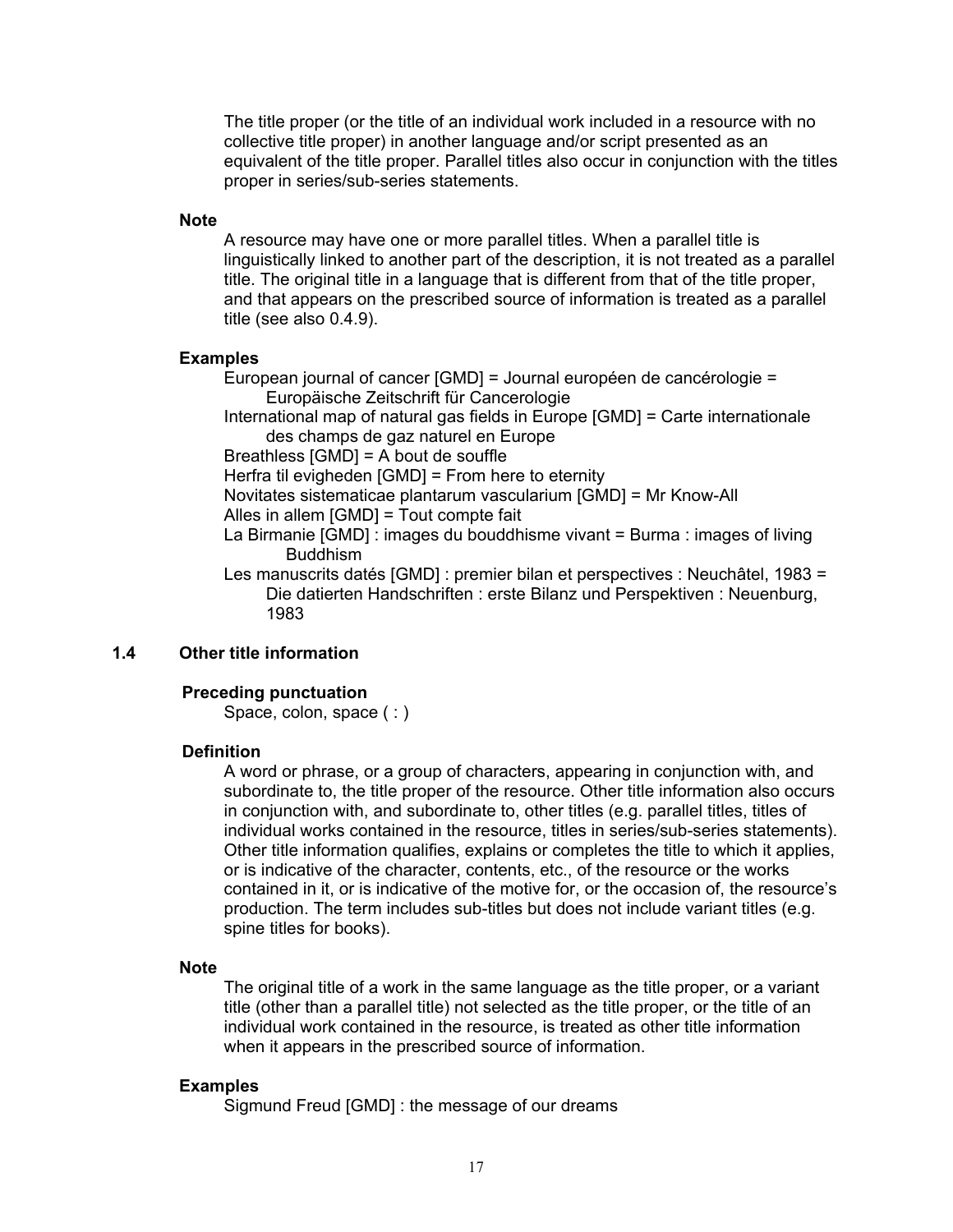<span id="page-17-0"></span>Robert Owen's American legacy [GMD] : proceedings of the Robert Owen Bicentennial Conference, Thrall Opera House, New Harmony, Indiana, October 15 and 16, 1971 Valedictory [GMD] : for soprano and computer Love [GMD] : a novel = L'envers de l'histoire contemporaine : roman ME [GMD] : Meccano engineer Die Sage von den Nibelungen [GMD] : Nibelungenlied Better late [GMD] : a translation of "Feu la mère de Madame" Musiciens d'Europe [GMD] : figures du renouveau ethnoromantique : essais en forme de prélude, variations et fugue Bien lire au collège [GMD] : lire pour apprendre, lire pour créer : textes et exercices d'entraînement progressifs : niveau 2 Luc de Clapiers, marquis de Vauvenargues, et son temps [GMD] : conférence prononcée à Saint-Marc-Jaumegarde

# **1.5 Statements of responsibility**

### **Preceding punctuation**

The first statement of responsibility following any title is preceded by a space, diagonal slash, space ( / ). The second and each subsequent statement of responsibility is preceded by a space, semi-colon, space ( ; ). However, when two or more statements of responsibility are considered to form a single phrase, prescribed punctuation is given only before the first such statement.

### **Definition**

Name(s), phrase(s) or group(s) of characters relating to the identification and/or function of any persons or corporate bodies responsible for or contributing to the creation or realization of the intellectual or artistic content of a work. Statements of responsibility may occur in conjunction with titles (e.g. the title proper, parallel titles, titles of individual works contained in the publication, titles in series/subseries statements) or in conjunction with edition statements.

#### **Note**

The difference between the first and subsequent statements of responsibility is merely a matter of punctuation. It does not imply that the first statement relates to the chief responsibility for a work. A statement of responsibility is transcribed even when no person or body is named in it, i.e. when the statement is anonymous or cryptic. When the names of several persons or corporate bodies are represented in a single statement of responsibility, the number of names transcribed is at the discretion of the bibliographic agency. Omissions are indicated by marks of omission and "et al." (*et alii*) or its equivalent in another script, enclosed in square brackets.

# **Examples**

All that jazz [GMD] / Fats Waller

Drei Stücke für ein Orgelwerk in einer Uhr [GMD] / W.A. Mozart ; eingerichtet von Monika Henking

Man, land, and leisure [GMD] / Schools Council Geography for the Young School Leaver Project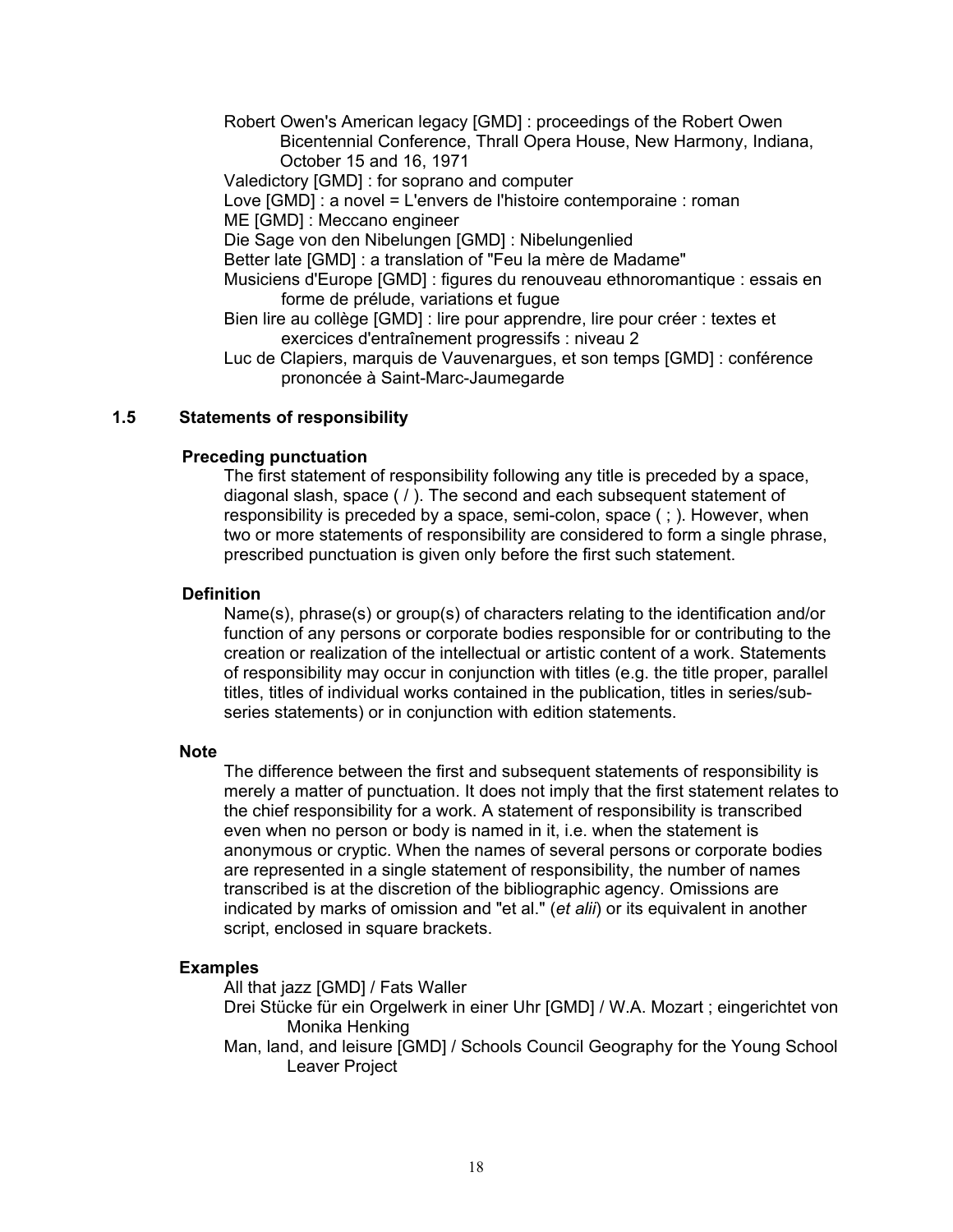# <span id="page-18-0"></span>Анатоль Франс в Латинском Квартале [GMD] / В.Г. Финк; Исполнители В. Менков и Д. Познер

Journal [GMD] / the Institution of General Technician Engineers

Familias norte-americanas [GMD] : los Di Stefano / colaborador de Educación,

Beryl L. Bailey = American families : the Di Stefanos / educational collaborator, Beryl L. Bailey

Handley Cross [GMD] : a sporting tale / by the author of 'Jorrocks' jaunts and jollities'

Fairy tales [GMD] / Hans Andersen ; translated from the Danish

- Further experiences of an Irish R.M. [GMD] / E. OE. Somerville and Martin Ross ; illustrated by R.A. Prime
- Everyman's smaller classical dictionary [GMD] / revised from Sir William Smith by E.H. Blakeney and J. Warrington
- Madame Bovary [GMD] / réalisateur, Jean Marais ; d'après le roman de Flaubert = director, Jean Marais ; after the novel by Flaubert

Interstate produce sales [GMD] / prepared by M. Mumblow ... [et al.]

- Le café-concert [GMD] : nouvelles / Paul Bowles ; préf. de Gore Vidal ; trad. de l'anglais par Chantal Mairot
- La vie d'un Indien d'Amérique [GMD) : les Crows vers 1850 / André Chesneau ; ill. de l'auteur

OEuvres complètes [GMD] / La Rochefoucauld ; éd. établie par L.

 Martin-Chauffier ; introd. par Robert Kanters ; chronologie et index par Jean Marchand

L'histoire de l'éducation aujourd'hui [GMD] / préparé pour le Bureau international d'éducation [par] Antoine Léon

# **1.6 Resources with two or more works without a collective title**

# **Note**

When a resource consists of two or more works and lacks a collective title, the title proper referring to each work is followed by the parallel titles and other title information relating to it. When the individual works are all by the same person(s) or corporate body or bodies, each title other than the first is preceded by a space, semi-colon, space ( ; ) and the statements of responsibility are recorded after all the titles. When the individual works are by different persons or bodies, each title other than the first is preceded by a point, space (unless joined by a linking phrase or word) and the statements of responsibility are given after the title(s) to which they pertain. (When a continuing resource consists of two or more resources, see ISBD(CR) 1.1.4.2.2.)

# **Examples**

"Clock" symphony [GMD] : (no. 101) ; "Surprise" symphony : (no. 94) / Haydn Hard times [GMD] ; Hunted down ; Holiday romance ; & George Silverman's explanation / by Charles Dickens ; with seven illustrations by F. Walker and Maurice Greiffenhagen

Baby Doll [GMD] : the script for the film ; Something unspoken ; Suddenly last summer / Tennessee Williams

Saudades do Brasil [GMD] : suite de danses pour orchestre / Darius Milhaud. Symphonie concertante pour trompette et orchestre / Henry Barraud The Wilson papers [GMD]. The Cole-Hatt papers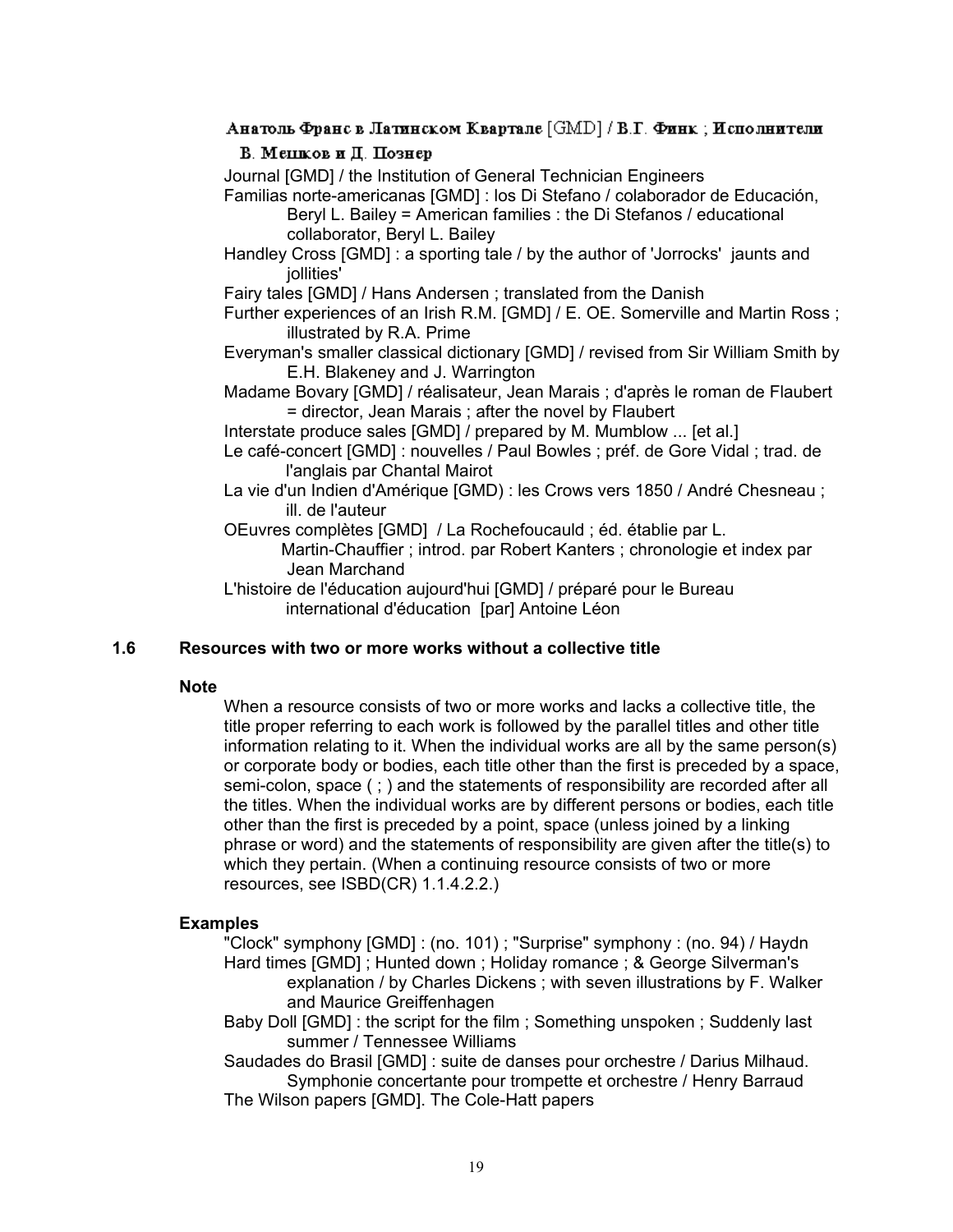<span id="page-19-1"></span><span id="page-19-0"></span>Une pierre traversée par le gouffre [GMD] ; précédé de Un arbre pour chacun / Serge Brindeau

Le rire dans les étoiles [GMD] ; et Fleurs jumelles / Sylvie de Monte

La comédie du langage [GMD] ; suivi de, La triple mort du client / Jean Tardieu La vida de Lazarillo de Tormes y de sus fortunas y adversidades [GMD].

Guzmán de Alfarache / de Mateo Alemán. La vida del Buscón llamado Don Pablo / de Francisco de Quevedo

When a resource consists of a large number of works but lacks a collective title, the first three titles may be given, followed by marks of omission, with the complete contents given in area 7. Alternatively, a concise descriptive title may be supplied.

# **2. EDITION AREA**

# **Preceding punctuation**

Point, space, dash, space  $(.-)$ 

# **2.1 Edition statement**

### **Definition**

A word or phrase, or a group of characters, indicating that a resource belongs to an edition.

### **Note**

An edition statement is recorded when:

A. all the copies of a resource are formally identified as constituting a named and/or numbered edition,

#### *or*

B. all the copies of a resource in a particular form of presentation have significant differences, in intellectual or artistic content from other copies in the same form of presentation, whether or not the resource bears any formal statement to this effect.

The edition statement is transcribed in the terms in which it appears in the resource. Standard abbreviations may be used. Arabic numerals are substituted for other numerals or spelled out numbers. When appropriate, a suitable edition statement may be supplied enclosed in square brackets.

The definition of edition statement given above is elaborated on in the specialized ISBDs.

# **Examples**

Soil [GMD] : the Earth's greatest treasure. – Revised version Other men's flowers [GMD] : an anthology of poetry / compiled by A.P. Wavell. – Memorial ed. Subbuteo table soccer [GMD]. – World Cup ed.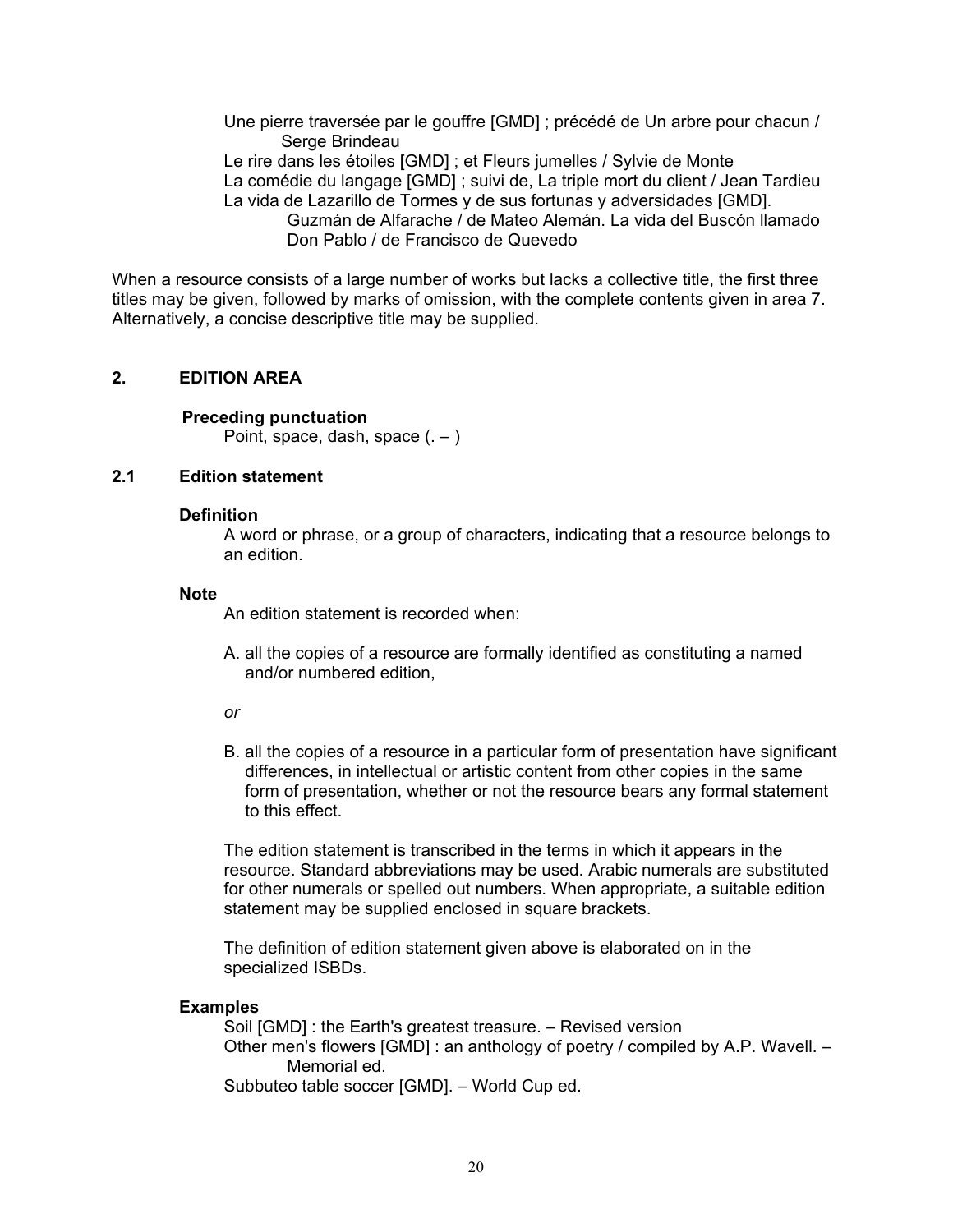<span id="page-20-0"></span>Carte géologique internationale de l'Europe [GMD] = International geological map of Europe.  $-3^e$  éd.

Die großen Räuberinnen [GMD] : "Und wenn der Kopf fällt, sag ich hoppla" / Heiner Boencke, Bettina Hindemith, Hans Sarkowicz. – Ungekürzte Taschenbuchausg.

# **2.2 Parallel edition statement**

# **Preceding punctuation**

Space equals sign, space  $( = )$ 

# **Definition**

The edition statement in another language and/or script.

# **Note**

See also 0.4.9

# **Examples**

. – Canadian ed. = Ed. canadienne

. – Students' ed. = Ed. pour les étudiants

# **2.3 Statements of responsibility relating to the edition**

# **Preceding punctuation**

The first statement of responsibility relating to the edition is preceded by a space, diagonal slash, space ( / ). Each subsequent statement is preceded by a space, semi-colon, space (; ).

# **Definition**

A statement of responsibility (see definition 1.5) relating to the edition in hand but not to all editions. For statements of responsibility forming a single phrase, see 1.5.

# **Note**

See note on 1.5. Statements of responsibility relating to the first edition are always given in area 1 if found on the prescribed sources of information.

# **Examples**

Economic history of Britain [GMD] : a study in social development / by H.O. Meredith. – 5th ed. / by C. Ellis

Shachiapang [GMD] : a modern revolutionary Peking opera. – May 1970 script / revised collectively by the Peking Opera Troupe of Peking

The nether world [GMD] : a novel / George Gissing. – Facsimile ed. / edited, with an introduction, by John Goode

# **2.4 Additional edition statement**

# **Preceding punctuation**

Comma, space (, )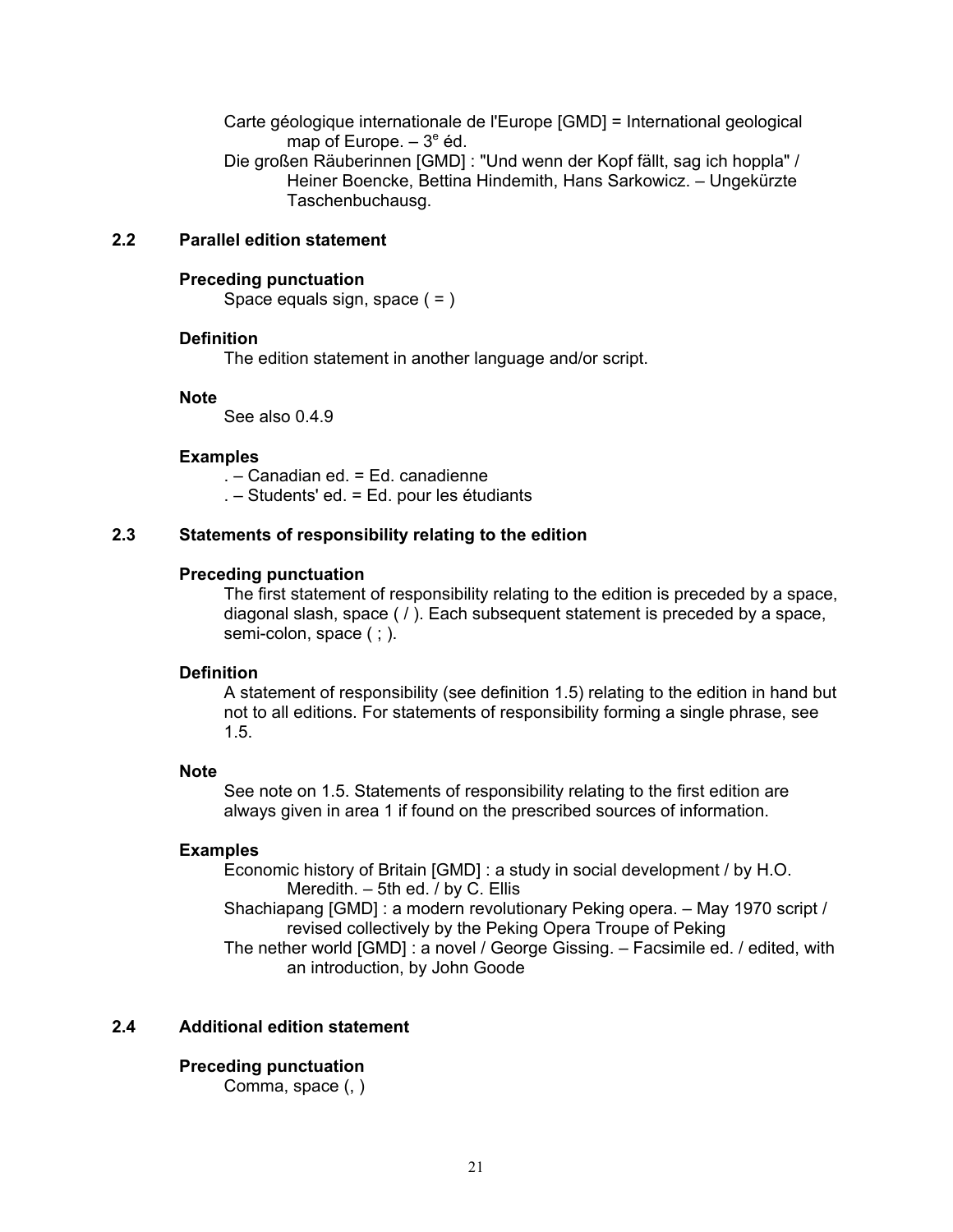### <span id="page-21-1"></span><span id="page-21-0"></span>**Definition**

A. An edition statement (see 2.1) relating to a particular issue of a named edition.

B. An alternative designation for an edition named in the edition statement.

# **Examples**

The natural history of Selborne in the county of Southampton [GMD] / Gilbert White. – World's classics ed., new ed. revised, reset and illustrated The pocket Oxford dictionary of accurate English [GMD] / compiled by F.G.

Fowler & H.W. Fowler. – 4th ed. / revised by H.G. Le Mesurier and E. McIntosh, reprinted with corrections

Ireland [GMD] / edited by L. Russell Muirhead. – 3rd ed., 2nd (corrected) impression

Universal decimal classification [GMD]. – English full ed., 4th international ed.

Walk the wall [GMD] : trace Berlin's most recent past by following the route of the wall in today's Berlin / Ed. Haus am Checkpoint Charlie der Arbeitsgemeinschaft 13. August e.V. – English ed., 4. ed.

Die Blackstone-Chroniken [GMD] : Geschenke, die den Horror bringen. – Vollständige Taschenbuchausg., 1. Aufl.

# **2.5 Statements of responsibility following an additional edition statement**

# **Preceding punctuation**

See 1.5

#### **Definition**

A statement of responsibility (see 1.5) relating to one or more additional edition statements but not to all issues of the main edition.

#### **Note**

See note at 1.5

#### **Example**

The elements of style [GMD] / by William Strunk, Jr. – Revised ed. / with revisions, an introduction, and a chapter on writing, by E.B. White, 2nd ed. / with the assistance of Eleanor Gould Packard

# **3. MATERIAL (OR TYPE OF PUBLICATION) SPECIFIC AREA**

### **Preceding punctuation**

Point, space, dash, space  $(.-)$ 

# **Note**

This area in the specialized ISBDs contains data that are unique to a particular class of library material or type of publication. In some cases no such category of information exists, and therefore this area is not used by all of the ISBDs. All information that can be assigned to any other area of description will be so assigned.

The language and/or script of the elements within area 3, the order of the elements, and the prescribed punctuation for that area will be decided by the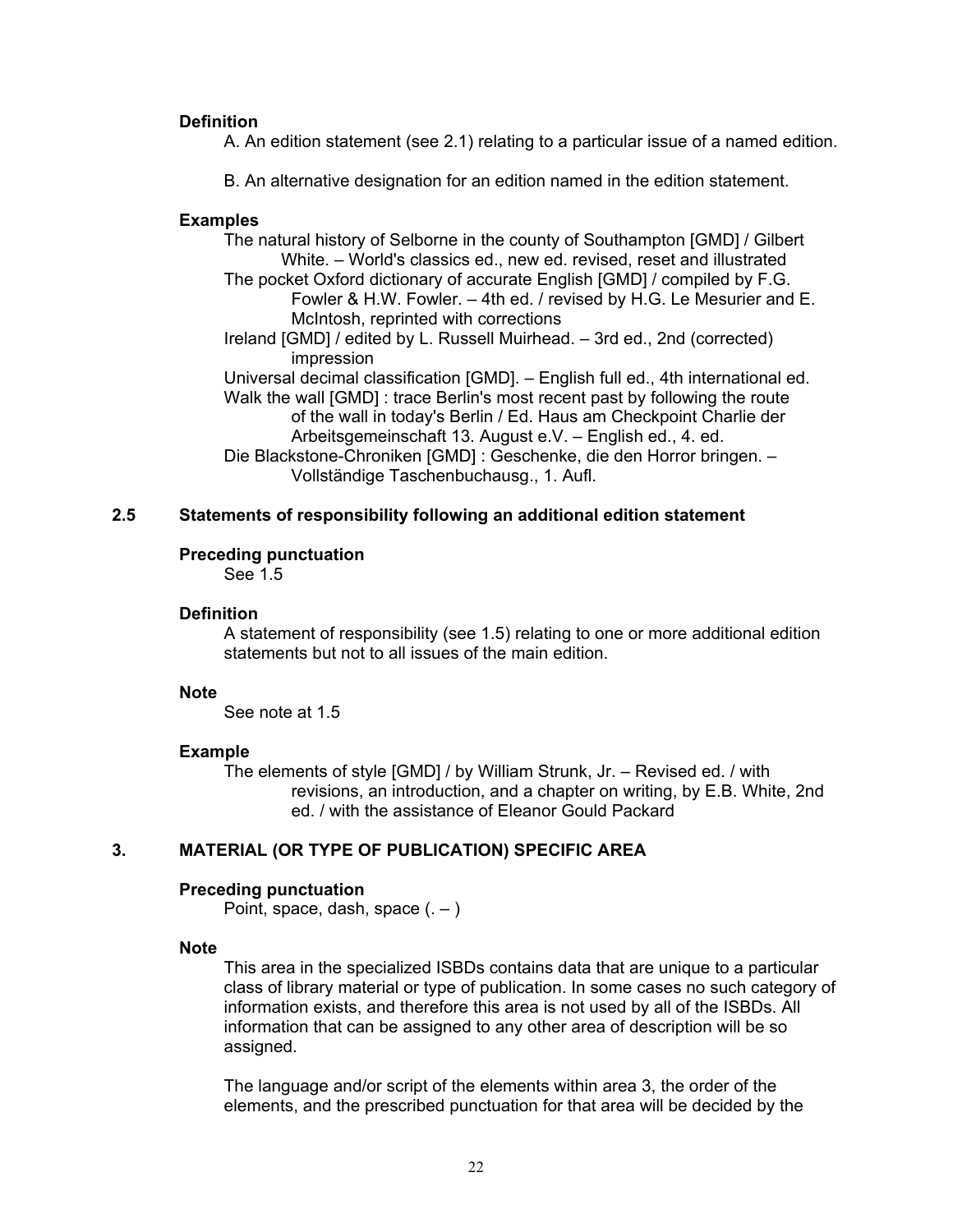<span id="page-22-1"></span><span id="page-22-0"></span>Working Groups responsible for the specialized ISBDs using the area. The ISBDs that are using this area thus far are the ISBD(CR) (for information relating to chronological designation, volume numbering, etc.), the ISBD(CM) (for mathematical data) and the ISBD(PM) (for statements indicating the special music format).

When a resource is a combination of material and type of publication for which area 3 is used (e.g. a map serial), area 3 is repeatable.

When area 3 is repeated, the area 3 that is related to the content of the resource (e.g. scale information for cartographic material) is given first; the area 3 for serials (numbering information) is given last; between these two is interposed any other type of area 3.

# **Example**

Scale 1:250 000 ; universal transverse Mercator proj. – No. 1 (1970)-

# **4. PUBLICATION, DISTRIBUTION, ETC., AREA**

### **Preceding punctuation**

Point, space, dash, space  $(.-)$ 

#### **Note**

The term "publication, distribution, etc." covers all types of publication, distribution, releasing and issuing activities connected with library materials. Area 4 is also used to record data connected with the physical manufacture of the resource, but these are distinguished from the publication, distribution, etc., activities. When a person or body combines the activities of publication, distribution, etc., and physical manufacture, or when it is uncertain whether the person or body is responsible for the publication, etc., or for the physical manufacture alone, the statement is treated as one relating to publication, distribution, etc.

Elements in this area can be repeated in any pattern that is appropriate to the resource being described. Examples of such patterns are:

- . Barcelona ; Madrid : Lunwerg, 2002
- . Boulder : East European Monographs, 1998 ; New York : Columbia University Press [distributor]
- . Buenos Aires : Javier Vergara, 2002 (Barcelona : Liberdúplex)
- . Bruxelles : Parlement européen, Direction générale des études = Brussels : European Parliament, Directorate General for Research, 1997

# **4.1 Place of publication, distribution, etc .**

#### **Preceding punctuation**

Each subsequent place of publication is preceded by a space, semi-colon, space  $( ; )$ 

# **Definition**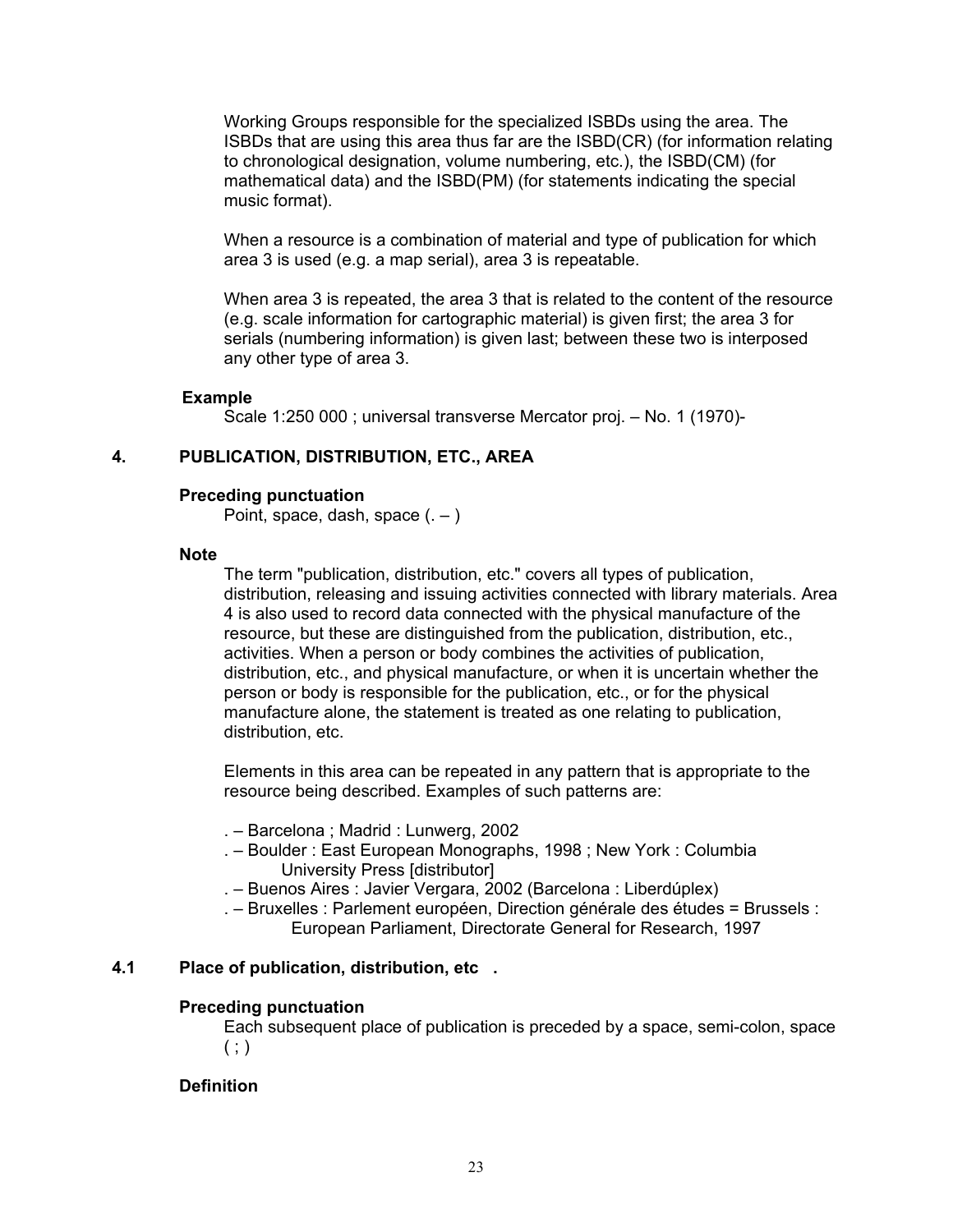The place where the resource is published, or from which it is distributed, released, etc., as named on the resource.

### <span id="page-23-0"></span> **Note**

The difference between the first named place of publication, etc., and subsequent places is merely a matter of punctuation. Subsequent places may apply to the same publisher as the first, or may apply to another publisher, etc. (see note at 4, above). When no place of publication, etc., is found on the resource, and the name of the place cannot be ascertained, the abbreviation "s.l." (*sine loco*) or its equivalent in another script is supplied, enclosed in square brackets.

### **Examples**

- . New York
- . London ; Chicago
- . Washington, D.C.
- . Köln ; München
- . København ; Oslo
- . V Praze
- $. -$  [S.I.]
- . Augustae Taurinorum
- . [Amsterdam?]
- . In London
- . Cambridge [England]
- . Cambridge (Mass.)
- . Santiago [Chile]
- . Cupertino (CA) (10648 Gascoigne Dr., Cupertino 95014)
- . Wien [etc.]
- . Nueva York = New York
- Москва; Новосибирск

# **4.2 Name of publisher, distributor, etc.**

#### **Preceding punctuation**

Space, colon, space (:)

#### **Definition**

The name of, or a statement identifying, the person(s) or body (bodies) responsible for publishing, distributing, releasing, issuing, etc., the resource.

#### **Note**

In places and times when the functions of publishing, etc., and physical manufacture are combined, the names of the persons or bodies responsible for those functions are given as one statement (see the ISBD(A) for guidance on this point).

When no name can be given as that of the publisher, etc., the abbreviation "s.n." (*sine nomine*) or its equivalent in another script is supplied, enclosed in square brackets.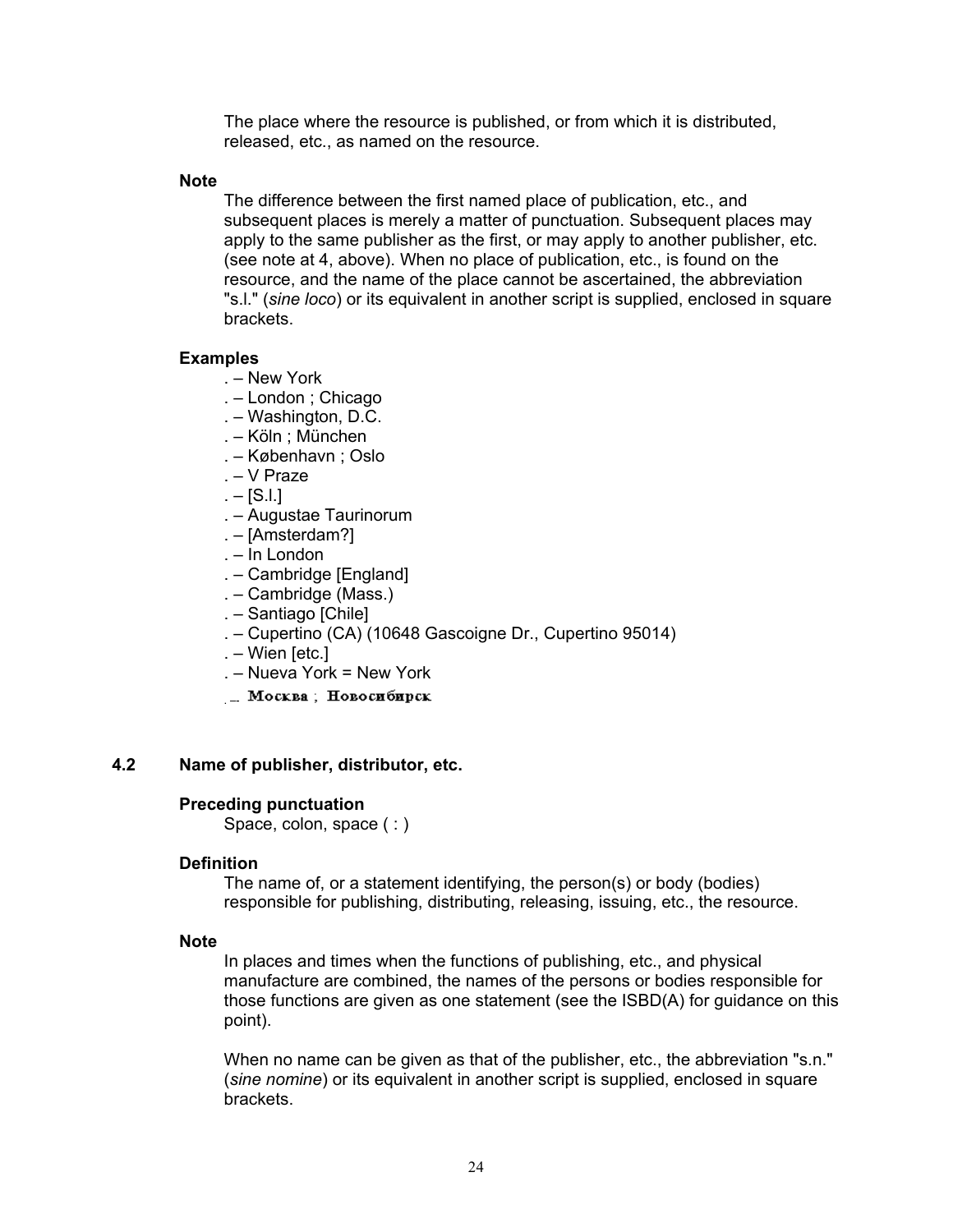# <span id="page-24-0"></span> **Examples**

- . London : Methuen
- . London : Library Association
- . [London] : Eccles Centre for American Studies
- . Paris : Europa Diffusion
- . Berlin : [s.n.]
- . Madrid : Debate ; Barcelona : Círculo de Lectores
- . [México, D.F.] : Alfaomega ; León : Everest
- . In Fiorenza : Stampato in Fiorenza appresso Lorenzo Torrentino
- . London : Evans [etc.]
- . Ташкент: "Фан"
- $-$  Баку: [б.н.]

# **4.3 Statement of function of distributor**

# **Enclosing punctuation**

Square brackets, the first bracket being preceded, and the second followed, by a space  $($ [  $)$ ]

# **Definition**

A term indicating the activity performed by the distributor.

# **Examples**

- . Chicago : Coronet ; Bristol : Gateway [distributor]
- . London : Martin Benson Films : EVR Partnership [distributor]
- . London : Phaidon Press ; New York : H.N. Abrams [distributor]
- . Cambridge (Mass.) : Harvard Institute for International Development : distributed by Harvard University Press
- . Madrid : Casariego : Librería Facsímil y Arte [distributor]

# **4.4 Date of publication, distribution, et c.**

# **Preceding punctuation**

Comma, space (, )

# **Definition**

The date of publication, distribution, release, issuing, etc., of the resource, as given on that resource, or as supplied when not given on the resource.

# **Note**

The date is given after the name of the publisher, distributor, etc., to which it relates. When the date applies to both or all publishers, distributors, etc., it is given after the last name.

# **Examples**

. – New York : United Nations, 2002

. – London : Educational Records, 1973 ; Beckenham : Edward Patterson [distributor], 1975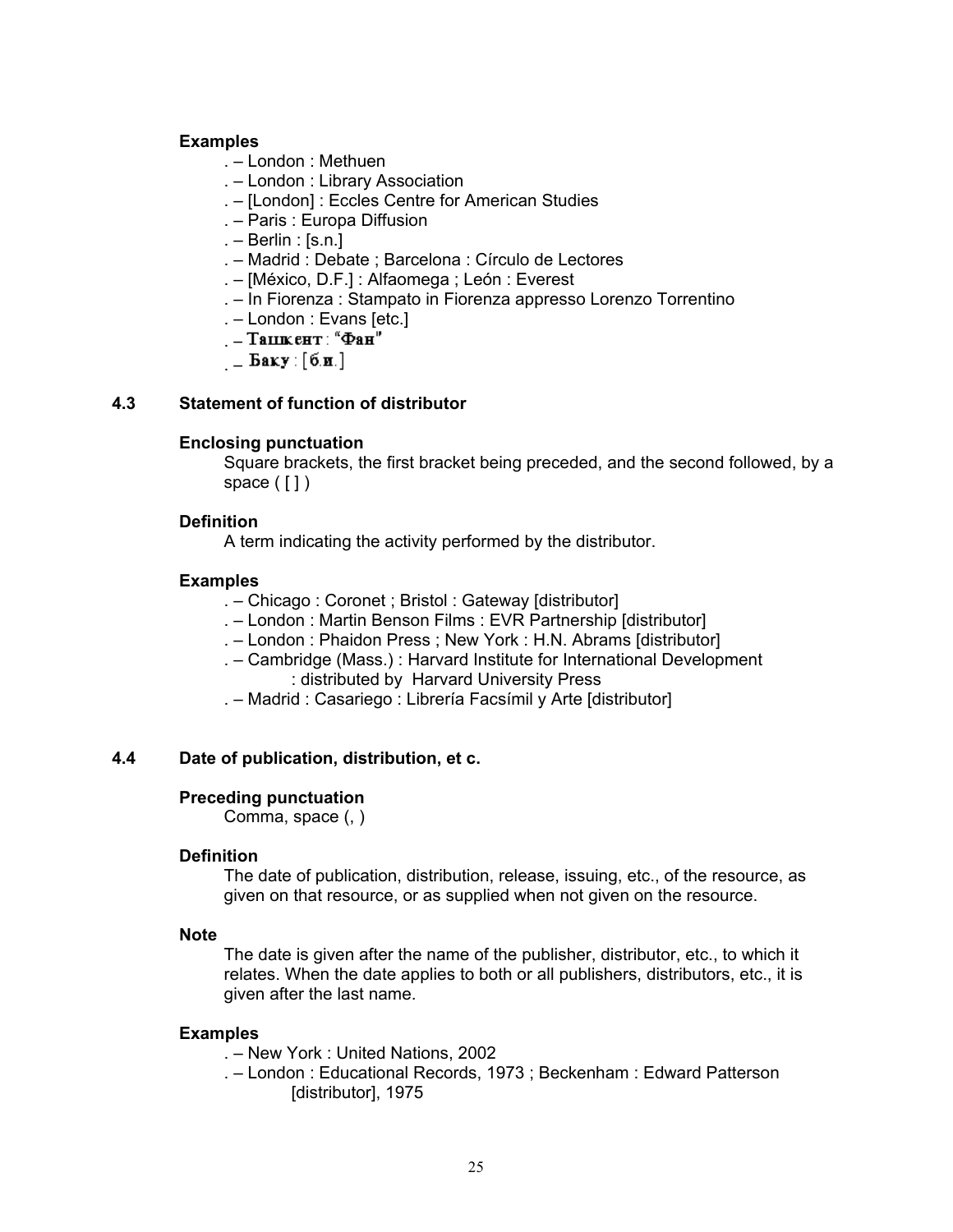- <span id="page-25-0"></span>. – Toronto : Royal Ontario Museum, [197– ?]
- . New York : Williams, [1934?]
- . Paris : Chez Testu, an IX [1801]
- . London : EMI, 1963 [i.e. 1971]
- . Новосибирск : Институт математики
	- **CO AH CCCP, 1962**
- $-MockBa$ : Hayka, 1959-1961

### **4.5 Place of manufacture**

### **Punctuation**

Elements 4.5, 4.6 and 4.7 are all enclosed in one set of parentheses, the first parenthesis being preceded, and the second followed, by a space ( ( ) ). Each subsequent place of manufacture is preceded by a space, semi-colon, space  $( ; ).$ 

### **Definition**

The place where the resource is manufactured as named on the resource.

### **4.6 Name of manufacturer**

#### **Punctuation**

See also punctuation note at 4.5. The name of the manufacturer is preceded by a space, colon, space (: ).

# **Definition**

The name of, or a statement naming, the person(s) or body (bodies) responsible for manufacturing the resource.

#### **Note**

See note at 4.2.

# **4.7 Date of manufacture**

# **Punctuation**

See also punctuation note at 4.5. The date of manufacture is preceded by a comma, space (, ) when it is preceded by the place of manufacture or the name of the manufacturer.

### **Definition**

The date of manufacture of the resource.

#### **Examples for elements 4.5-4.7**

- . London : Chapman and Hall, 1976 (London : Mercury)
- . [S.l. : s.n.], 1974 (Manchester : Unity Press)
- . London : Arts Council of Great Britain, 1976 (Twickenham : CTD Printers, 1974)
- . Harmondsworth : Penguin, 1949 (1968 printing)
- . [S.l. : s.n., 1869?] (México : Imp. de Juan Nepomuceno del Vaele [i.e. Valle])
- . Warszawa : Arkady, [2001] ([Toledo] : Artes Gráf. Toledo)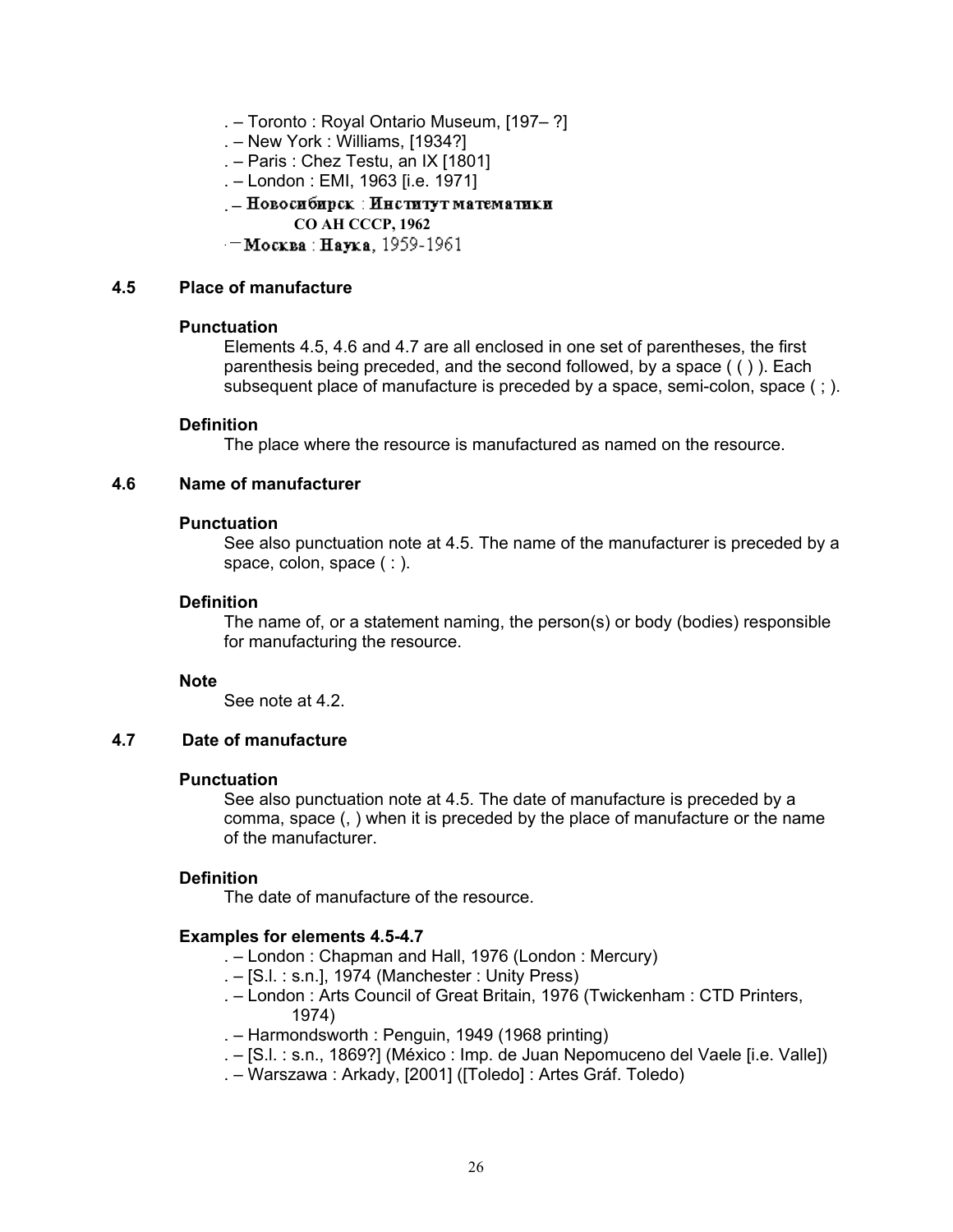# <span id="page-26-1"></span><span id="page-26-0"></span>**5. PHYSICAL DESCRIPTION AREA**

### **Preceding punctuation**

Point, space, dash, space  $(.-)$ 

The examples for this area, as for other areas of the ISBD(G), are not prescriptive (see 0.9). They are taken from the specialized ISBDs and include punctuation prescribed for elements in this area by those ISBDs.

# **5.1 Specific material designation and extent of resource**

#### **Definition**

The term indicating the specific class of material to which the resource belongs, and an indication of the number of pieces in a resource, the number of component parts (e.g. pages, frames) of a resource, etc., consisting of one physical part, and, for resources with a playing time, the duration of the resource.

#### **Note**

The specialized ISBDs include lists of terms of specific material designations. It is anticipated that national bibliographic agencies will determine the exact terms used as specific material designations that are acceptable to their needs and languages and that in so doing they will take into account the terms listed in the specialized ISBDs. The way in which resources will be named and numbered will vary from material to material, and within one type of material there will be variations consequent upon the problems presented by the individual resources.

#### **Examples**

- . 1 sound disc
- $-1$  flipchart (8 sheets)
- . 3 stereograph reels (7 pairs of fr.)
- $-1$  model (4 pieces)
- $. 3$  vol. (876 p.)
- . 3 sound discs (50, 55, 50 min.)
- . 1 filmloop (4 min., 20 sec.)
- . 1 jigsaw puzzle (ca. 1000 pieces)
- . 1 computer disk
- $. 1$  CD–ROM
- $. 1$  DVD (114 min.)
- $. 1$  map
- . 1 videocassette (U–matic)
- $. 1$  map on 4 sheets
- $. 1$  globe
- . 1 filmstrip (44 fr.)
- . 327 p.**<sup>7</sup>**
- . [80] leaves
- . 1 manuscript
- . 3 vol. (loose–leaf)

 <sup>7</sup>  $\frac{1}{3}$  Single volume books have traditionally been described in terms of the number of pages, leaves, etc., that they contain.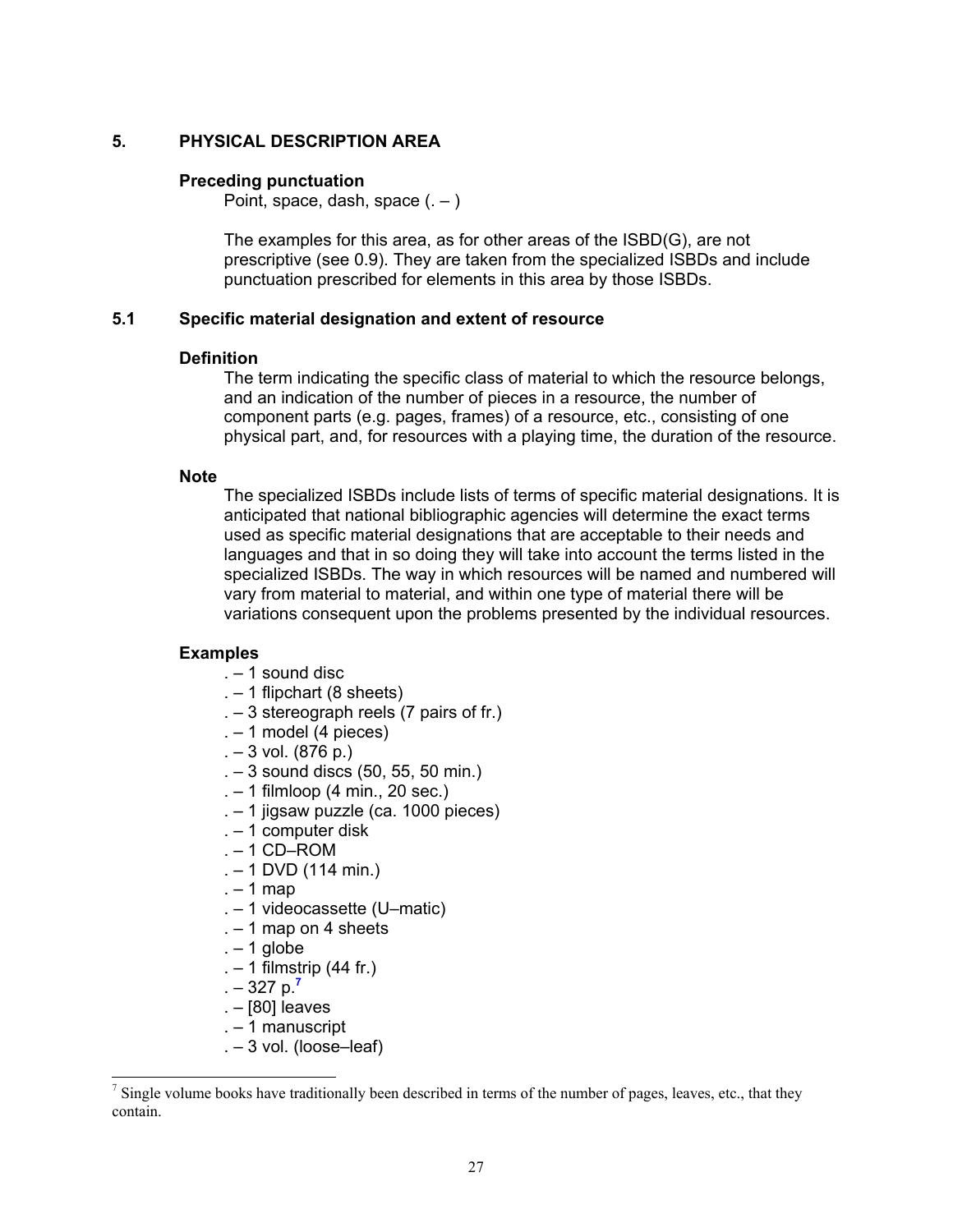. – electronic tape cassettes

. – 90 vol.

# <span id="page-27-0"></span>**5.2 Other physical details**

# **Preceding punctuation**

Space, colon, space (:)

# **Definition**

Physical data about a resource other than its specific material designation and extent (see 5.1), dimensions (see 5.3), or information given in notes (see area 7).

# **Note**

Examples of other physical details are:

details of illustrative matter; whether a resource is coloured or monochromatic; whether a resource has sound or is silent.

# **Examples**

- $. 3$  vol. : ill., maps
- . 1 filmstrip (63 fr.) : chiefly diagrams
- . 1 sound disc (50 min.) : 33 1/3 rpm, mono
- . 1 model : plaster
- . 33 microfiches : chiefly ill.
- $. 15$  vol. : ill. (some col.)
- . electronic optical discs : col. ; 12 cm

# **5.3 Dimensions**

# **Preceding punctuation**

Space, semi-colon, space ( ; )

# **Definition**

The linear measurements (height, width, depth) of a resource and/or, in the case of resources that require equipment for their use, dimensions relevant to the use of the resource.

# **Note**

The dimensions may consist of one dimension only or (as in the case of a film or folded map) may be more complex.

# **Examples**

- . 323 p. : ill. ; 23 cm
- $-1$  diorama : col. ; in glazed case, 35 x 60 x 24 cm
- . 1 globe : col., relief pressed from metal ; 23 cm in diam.
- . 1 laboratory kit (various pieces) ; in container 12 x 36 x 20 cm
- $. 1$  wallchart : col. ; 48 x 90 cm, folded to 24 x 15 cm
- $. -$  vol. : ill., maps ; 18 cm
- . videocassettes : sd., col. ; 1/2 in.
- $. -$  sound discs : 33 1/3 rpm, stereo ; 30 cm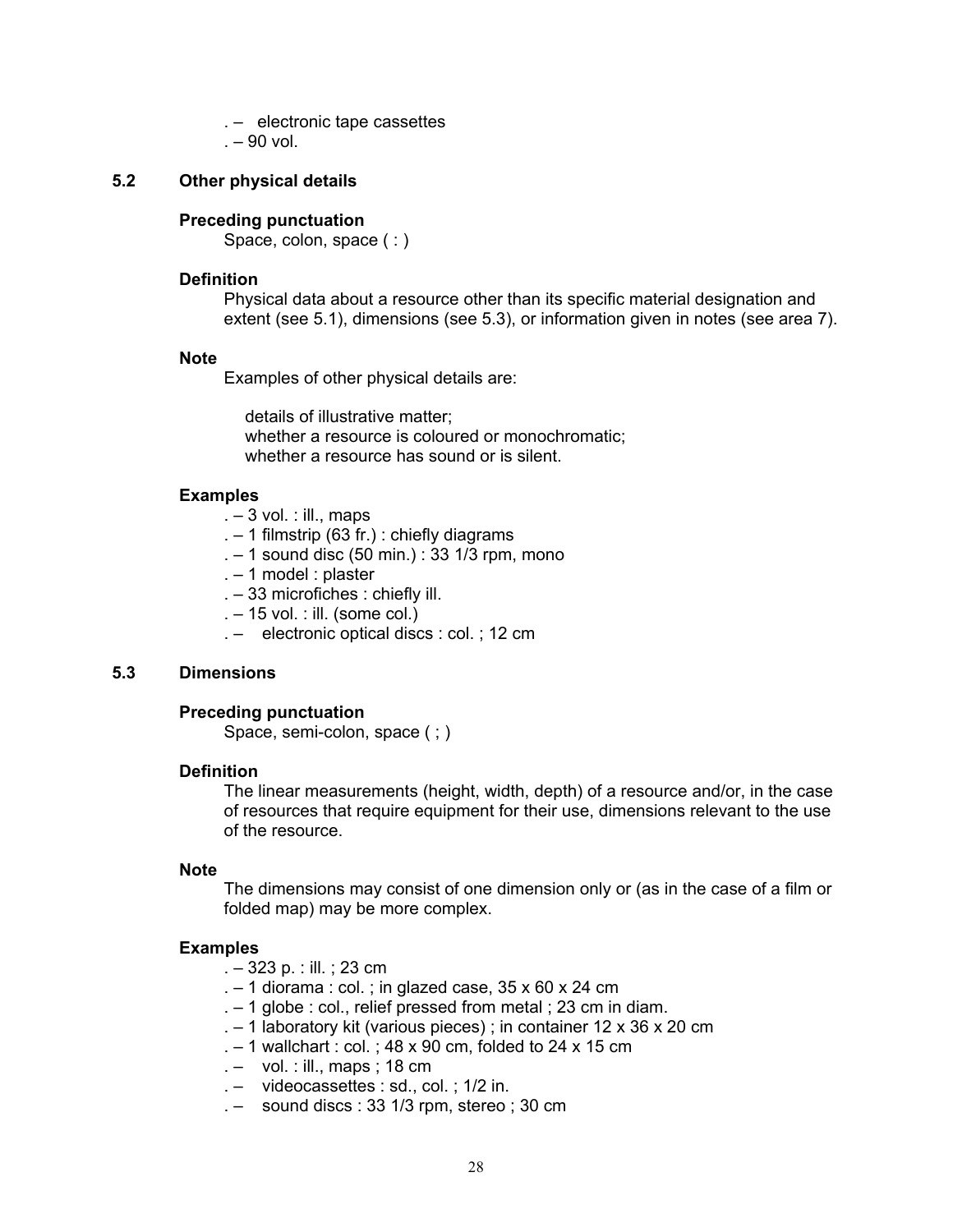# <span id="page-28-0"></span>**5.4 Accompanying material statement**

#### **Preceding punctuation**

Space, plus sign, space ( + )

# **Definition**

- A. A brief description of any material accompanying the main part(s) of the resource being described, and intended to be used with it.
- *or*
- B. A separate physical description of a separate physical part of a multimedia resource.

#### **Note**

The use of this element is an alternative to:

A. describing accompanying material separately (i.e. in a separate description);

*or* 

B. describing accompanying material in a note (see area 7);

*or* 

C. describing accompanying material by the multi-level method of description (see Appendix A).

An accompanying material statement consists of the specific material designation and extent (see 5.1) of the accompanying material, to which may be added a physical description based on 5.2 and 5.3. Alternatively, accompanying material may be named in the terms in which it appears in the resource.

# **Examples**

- $-47$  slides : col. ;  $5 \times 5$  cm + 1 sound cassette (25 min. : mono)
- .  $-$  180 p. : ill. ; 23 cm + 1 wallchart + 3 maps
- $. 1$  wallchart : col. ; 65 x 97 cm + chart notes
- $-1$  map on 4 sheets; sheets 25 x 38 cm + 1 manual (10 p.; 30 cm)
- . 271 p. : ill. ; 21 cm + 1 price list
- $. -$  vol. : ill. ; 28 cm + electronic disks (sd., col. ; 9 cm)
- . 47 vol. : ill., maps ; 27 cm + 114 microfiches (11 x 15 cm)

# **6. SERIES AREA**

# **Punctuation**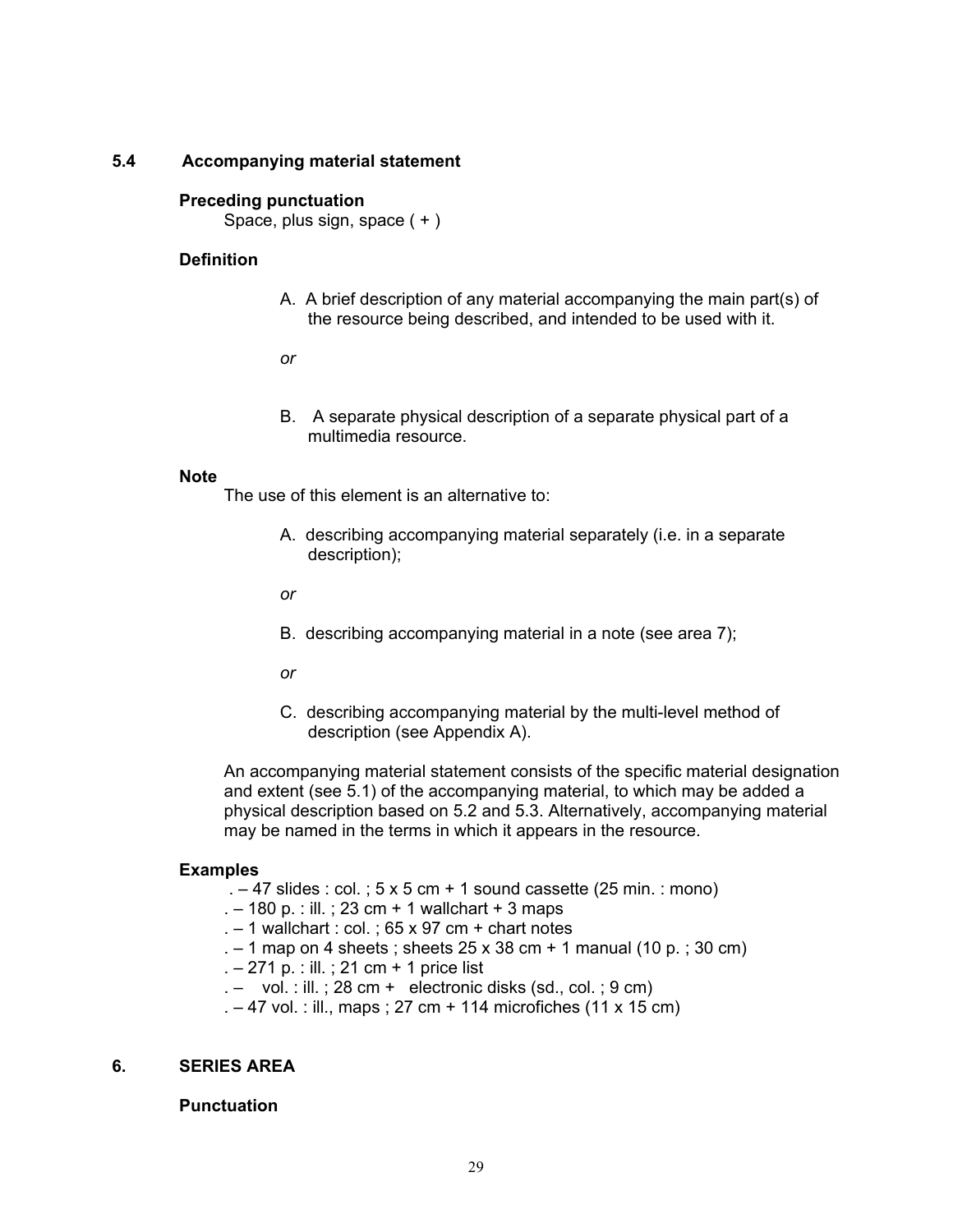<span id="page-29-1"></span><span id="page-29-0"></span>The series area is preceded by a point, space, dash, space  $(1, -1)$ . Each series statement or each sub-series statement is enclosed in parentheses ( () ). A second and each subsequent series or sub-series statement is preceded by a space. Within the series or sub-series statement, each section or sub-series designation or dependent title following a common title is preceded by a point, space (. ). Each dependent title following a section or sub-series designation is preceded by a comma, space (, ).

# **Definition**

Series or sub-series statement—the main elements identifying a series or subseries, including any numbering of the separate resources within the series or sub-series.

# **Examples**

- . (CD-ROM d'arte)
- *Editorial comment*: Series of a direct-access electronic resource . – (Project Gutenberg etext)
	- *Editorial comment*: Series of a remote-access electronic resource
- . (Nuffield biology project ; BSF 04153)  *Editorial comment*: Series
- . (Video marvels ; no. 33) (Educational progress series ; no. 3)  *Editorial comment*: Two series
- . (American lectures in living chemistry ; no. 11)  *Editorial comment*: Sub-series with distinctive title; main series:
	- American lecture series
- . (Dunántúli tudományos gyüjtemény. Series historica ; 5)  *Editorial comment*: Sub-series with dependent title
- . Biblioteca románica hispánica. 1, Tratados y monografias *Editorial comment:* Dependent title following a section or sub-series designation

# **6.1 Title proper of series or sub-series**

# **Definition**

The title proper of the series or sub-series corresponds to the title proper in the bibliographic description of the series or sub-series when it is described as a serial according to the provisions of area 1 of ISBD(CR), except that typographical errors are not corrected.

# **Note**

For the treatment and presentation of series the titles of which consist of common and dependent titles, see ISBD(CR) 0.3.3.1. For the treatment and presentation of sub-series the titles of which are dependent on the title of the main series, see area 6 of ISBD(CR). When a distinctive title of a sub-series has been given in the series statement, the title of the main series may be given in area 7.

# **Examples**

- . (Pepys series)
- . (Great newspapers reprinted)
- . (Britain advances)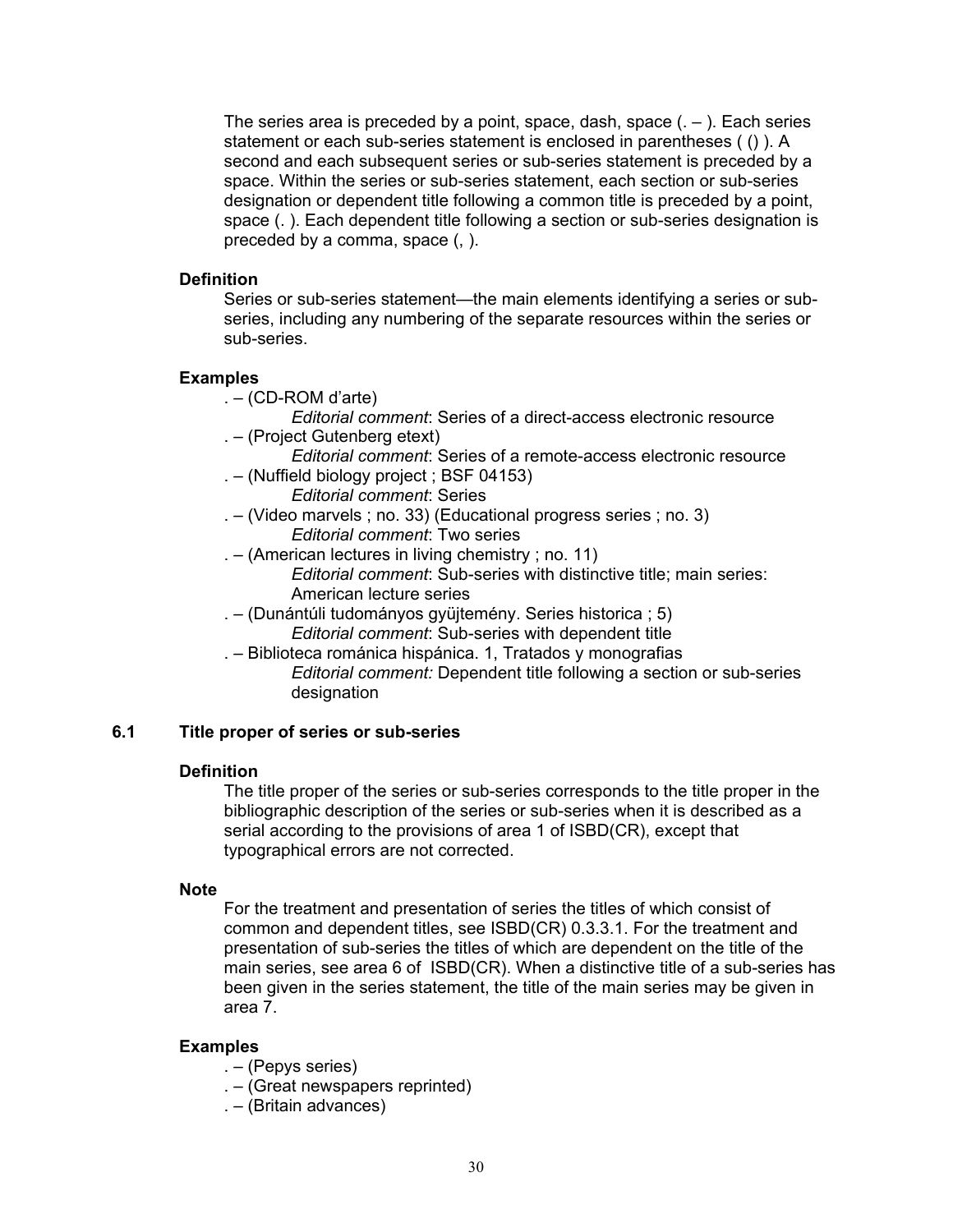- <span id="page-30-0"></span>. – (Pocket humor books)
- . (Acta Universitatis Carolinae. Philologica)
- . (Viewmaster science series. 4, Physics)
- . (Problems and progress in development)

*Editorial comment*: Sub–series with distinctive title; main series: Commonwealth and international library

. – (Collection Armand Colin. Section de droit)

 *Editorial comment*: Sub–series with dependent title; main series: Collection Armand Colin

### **6.2 Parallel title of series or sub-series**

#### **Preceding punctuation**

Space, equals sign, space  $( = )$ 

# **Definition**

See definition at 1.3.

### **Examples**

- . (Modern cinema = Cinéma moderne)
- $\mathcal{L}$  (Стати стические проблемы управления = Statistical problems of control)
- . (France today = La France d'aujourd'hui)

*Editorial comment*: Main series: World films

# **6.3 Other title information of series or sub-series**

#### **Preceding punctuation**

Space, colon, space (: )

#### **Definition**

See definition at 1.4.

#### **Example**

. – (English linguistics, 1500-1750 : a collection of facsimile reprints)

# **6.4 Statements of responsibility relating to the series or sub-series**

# **Preceding punctuation**

The first statement of responsibility is preceded by a space, diagonal slash, space ( / ). Each subsequent statement is preceded by a space, semi-colon, space  $( ; )$ 

#### **Definition**

See definition at 1.5.

#### **Examples**

. – (Map supplement / American Association of Geographers)

. – (Research monographs / Institute of Economic Affairs)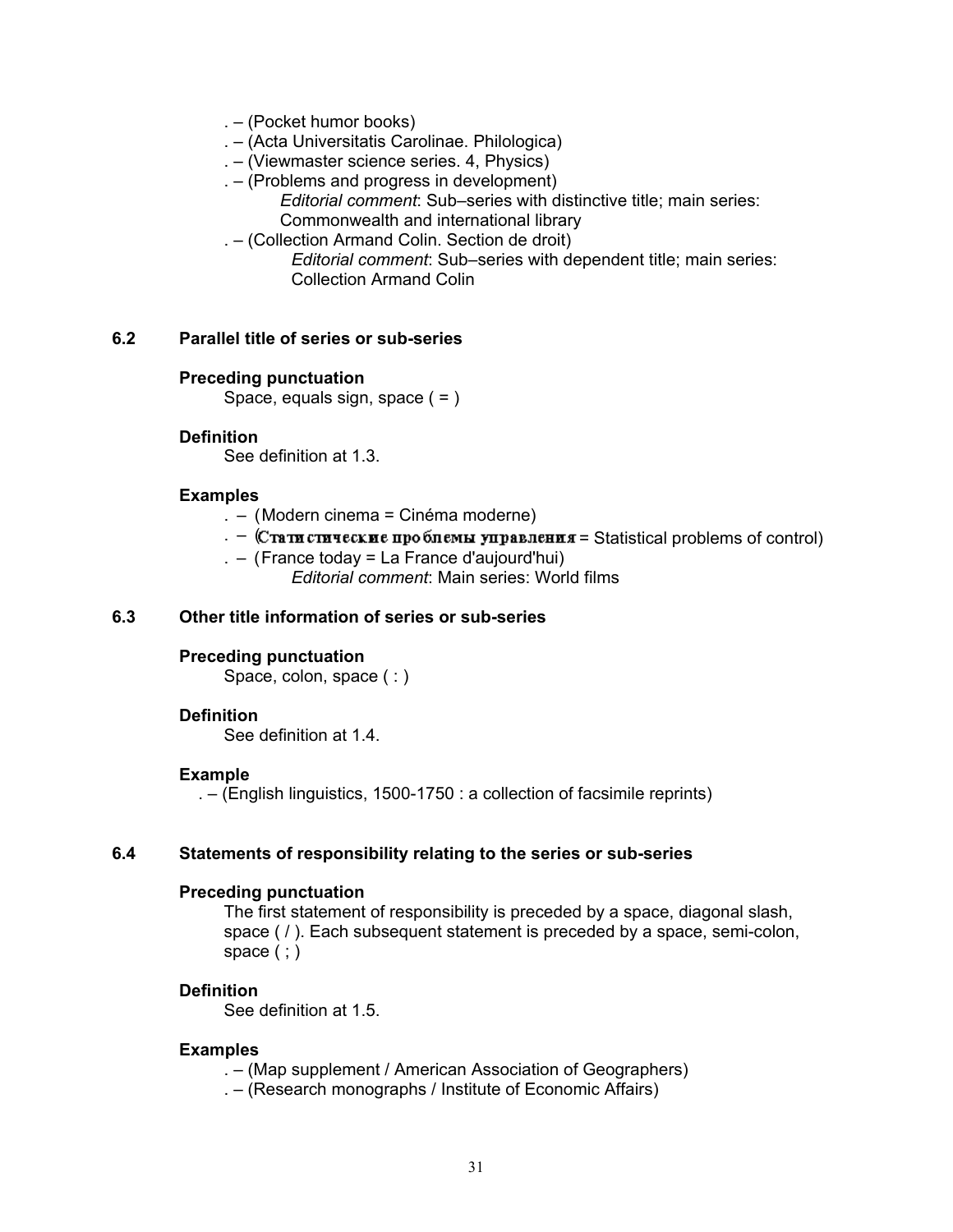. – (A century of French romance / edited by Edmund Gosse ; with portrait notes by Octave Uzanne)

# <span id="page-31-1"></span><span id="page-31-0"></span>**6.5 International Standard Serial Number of series or sub-series**

#### **Preceding punctuation**

Comma, space (, )

### **Definition**

The ISSN of a series as assigned by the ISSN Network (see also definition at 8.2).

#### **Examples**

. – (Graeco–Roman memoirs, ISSN 0306–9222)

. – (Progress in experimental petrology, ISSN 0309–6882) *Editorial comment*: Main series: Publications

# **6.6 Numbering within series or sub-series**

# **Preceding punctuation**

Space, semi-colon, space ( ; )

# **Definition**

The identification of each of the successive parts of a series. The designation can include a number, a letter, any other character or the combination of these, with or without an accompanying word (volume, number, etc.) and/or a chronological designation.

#### **Examples**

- . (Beatrix Potter jigsaw puzzles ; no. 1)
- . (Historic instruments at the Victoria and Albert Museum ; 4)
- . (Russian titles for the specialist, ISSN 0305–3741 ; no. 78)
- $-$  (Трупы Московского общества испытателей природы ; т. 41)
- . (Studia islandica ; 13. hefti)
- . (American lectures in living chemistry ; no. 11)

 *Editorial comment*: Sub-series with distinctive title; main series: American lecture series

# **7. NOTE AREA**

### **Preceding punctuation**

Point, space, dash, space  $(.-)$ . These are omitted, or replaced by a point, when each note is given on a separate line.

### **Note**

The note area contains any descriptive information that has not been given in other areas of the description but that is considered to be important to users of the catalogue. Notes qualify and amplify the formal description and can deal with any aspect of a resource.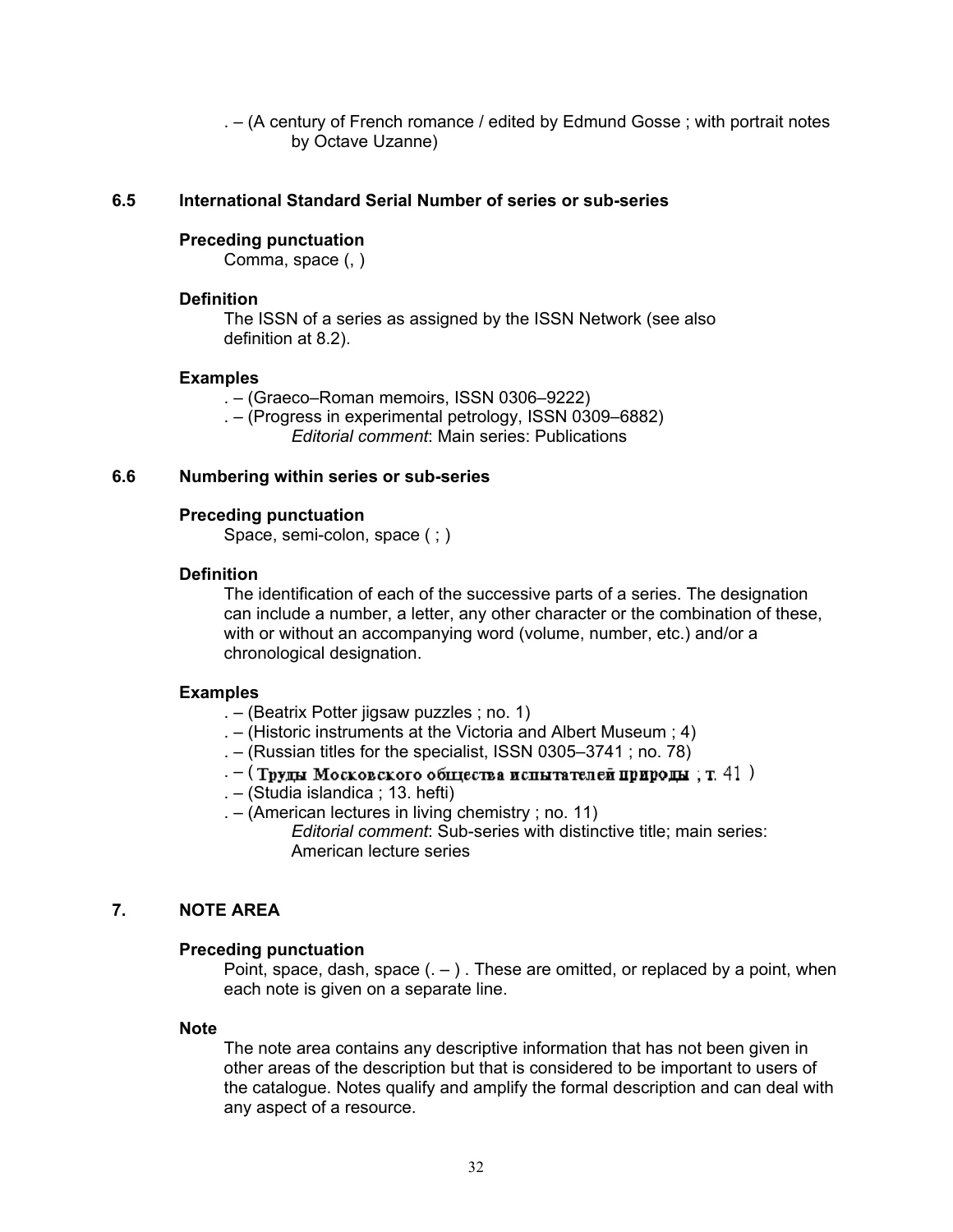<span id="page-32-1"></span><span id="page-32-0"></span>The specialized ISBDs identify the kind of notes appropriate to particular categories of material and indicate when notes are essential to the description.

#### **Examples**

- . Continued by a section in: Canadian Association of Geographers newsletter
- . For conversion to slides. Teachers' notes in pamphlet
- . Report year ends June 30
- . Title from codebook. Data for 1945–1960
- . Size when framed: 40 x 35 cm
- . Reproduced from original poster by R.V. Kealey, held by the Imperial War Museum
- . Original title: Dissertatio physica de natura et remediis fulminum
- . Issues for 1999- have title: Annual report on pipeline safety
- . Title from title bar (viewed on Jan. 13, 2000)
- . Resource size: 100, 300, 220, 500 statements
- . Translation of: À chacun sa mission

# **8. STANDARD NUMBER (OR ALTERNATIVE) AND TERMS OF AVAILABILITY AREA**

# **Preceding punctuation**

Point, space, dash, space  $(.-)$ 

#### **Note**

The qualification (8.4) may follow element 8.1 and/or 8.3, as appropriate. When more than one standard number (or alternative) is given, this area is repeated.

#### **8.1 Standard number (or alternative)**

#### **Note**

An international standard numbering scheme already exists for books (International Standard Book Number, ISBN), continuing resources (International Standard Serial Number, ISSN), sound recordings (International Standard Record Code, ISRC), and audiovisual materials (International Standard Audiovisual Number, ISAN). Other standard numbers and international standard identifiers have been developed and are being developed..

When a resource bears an international standard number or an international standard identifier, that number is included.

When a resource bears an ISBN for a group of which it is a part, as well as an individual ISBN, the group ISBN is given after the individual number.

In the absence of an international standard number or an international standard identifier, alternative numbers from commercial systems are recorded. The specialized ISBDs make recommendations regarding the appropriate schemes for different categories of materials.

### **8.2 Key title**

### **Preceding punctuation**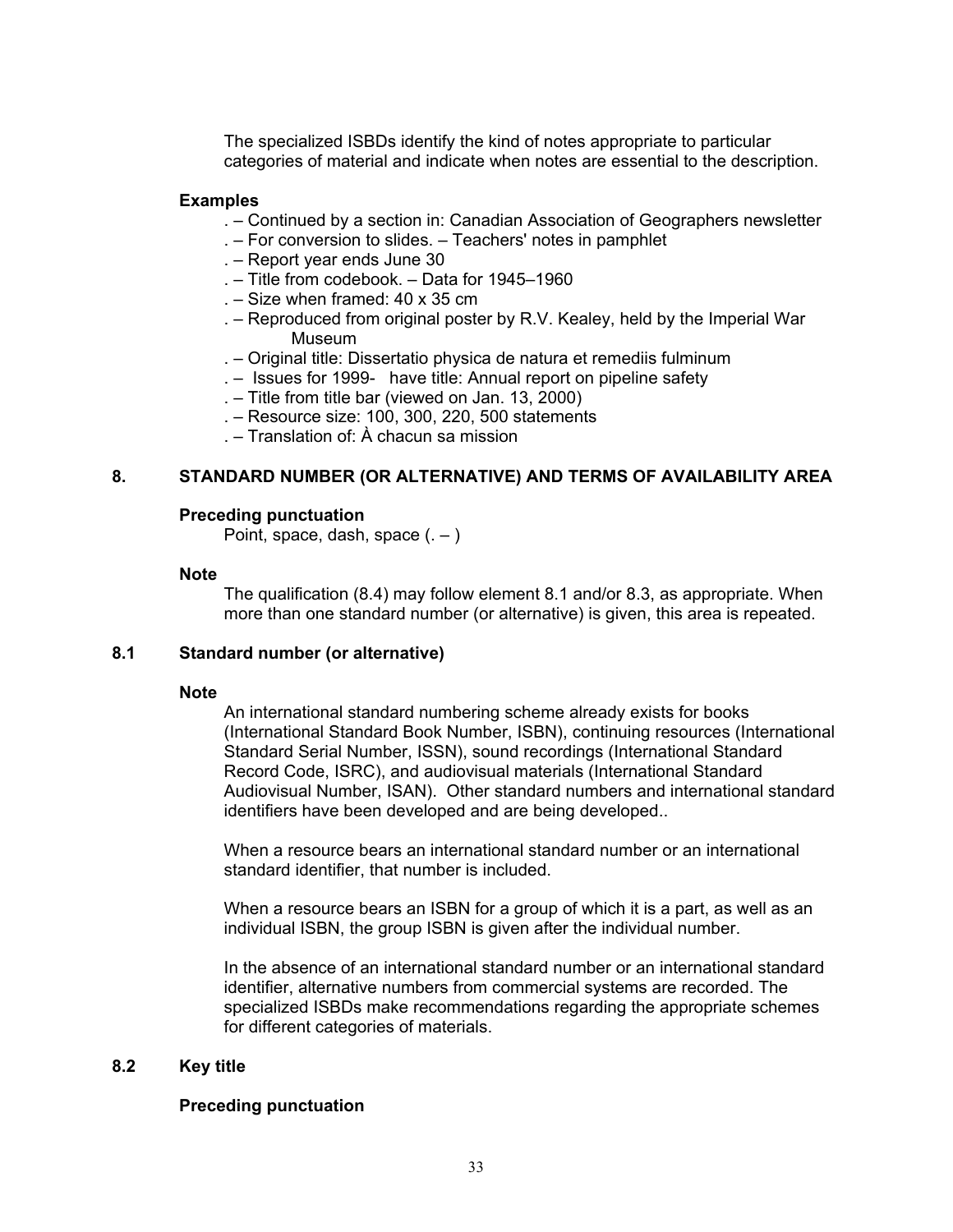Space, equals sign, space ( = )

# <span id="page-33-1"></span><span id="page-33-0"></span> **Definition**

The unique name assigned to a continuing resource by the ISSN Network and inseparably linked with its ISSN. The key title may be the same as the title proper; or, in order to achieve uniqueness, it can be constructed by the addition of identifying and/or qualifying elements such as name of issuing body, place of publication, edition statement etc.<sup>8</sup>

# **8.3 Terms of availability and/or price**

# **Preceding punctuation**

Space, colon, space ( : )

# **Definition**

A word or phrase or numerical expression giving the price of the resource and/or the terms upon which the resource is available.

# **8.4 Qualification**

# **Enclosing punctuation**

Parentheses, the first parenthesis being preceded by, and the second followed by, a space  $( ()$  ).

# **Definition**

A term added to any of the elements 8.1 and 8.3 qualifying, explaining, modifying, or correcting the information given in that element.

# **Examples illustrating area 8**

- . ISBN 0–00–211202–7 (Cased) : £5.50
- . ISSN 0002–9769 : \$20.00 (Free to members of the Association)
- . K 56334 (stereo) : £3.25. K 56334M (mono) : £3.00
- . Free to universities and colleges
- $-E4.40$  (complete set).  $-E0.55$  (individual sheets)

# **APPENDICES**

# **APPENDIX A: MULTI-LEVEL DESCRIPTION**

Multi-level description is one of a number of choices for the bibliographic description of parts. Solely as an illustration of the various choices resulting in descriptions on a single level, see the following examples:

 <sup>8</sup> See *ISSN Manual.*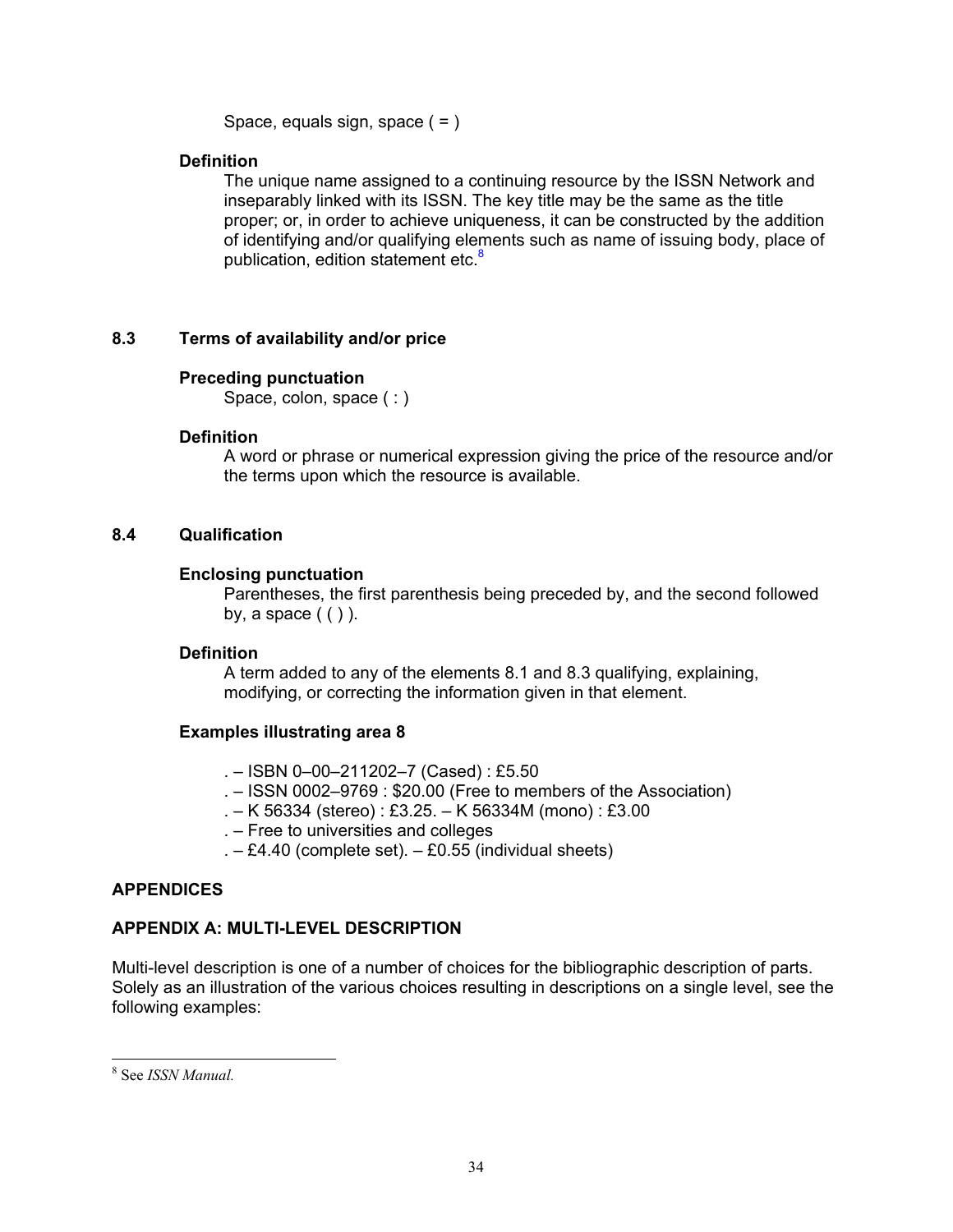- A. certain descriptions showing as the title proper the title common to the parts, with the titles of individual parts given in a contents note;
- B. certain descriptions showing as the title proper the title of each individual part, with the title common to the parts given in the series area;
- C. certain descriptions showing as the title proper a combination of (a) the title common to the parts and (b) the title of each individual part;
- D. certain descriptions showing component part analysis (see the IFLA *Guidelines for the Application of the ISBDs to the Description of Component Parts*).

Multi-level description is based on the division of descriptive information into two or more levels. The first level contains information common to the whole or main resource. The second and subsequent levels contain information relating to the individual part. The process is carried out for as many levels as are required to describe fully the resource and its parts.

At each level the elements of the description are given in the same order and with the same punctuation as for unitary resources. Some elements may be recorded at more than one level. When the title of a part is preceded by a number or part designation, the two statements are separated by a colon, space (: ).

# **Examples**

A. The description of physically separate parts of a multi–part resource.

Great Britain [GMD] : handbook for travellers / by Karl Baedeker. – 10th ed. / by H.A. Piehler. – Freiburg : Baedeker ; London : Allen & Unwin ; New York : Macmillan, 1966–1968. – 3 vol.

Vol. 1: Southern England and East Anglia. – 1966. – lvi, 260 p., 27 leaves of plates (some fold.) : col. maps, plans (some col.) ; 17 cm. – Col. map on front lining paper

Vol. 2: Central England, Wales. – 1968. – lx, 264 p., 24 leaves of plates : col. maps, plans (some col.) ; 17 cm. – Col. map on front lining paper

Remembrance of things past [GMD] / Marcel Proust ; translated by C.K. Scott Moncrieff. – London : Chatto and Windus, 1957- . – Translation of: A la recherche du temps perdu

Vol. 1: Swann's way / illustrated by Philippe Jullian. – Translation of: Du côté de chez Swann. – This translation originally published 1922

> Part 1. – 1957 (1973 reprint). – 303 p., 4 leaves of plates : ill. ; 19 cm. – ISBN 0– 7011–1048–1 : £1.75

The revolution for freedom [GMD] / William M. McCarthy, Daniel Powell, Edward F. Brufke. – Skokie, Ill. : United States History Society. – (Pictorial film encyclopedia of American history). – Correlated with: Pictorial encyclopedia of American history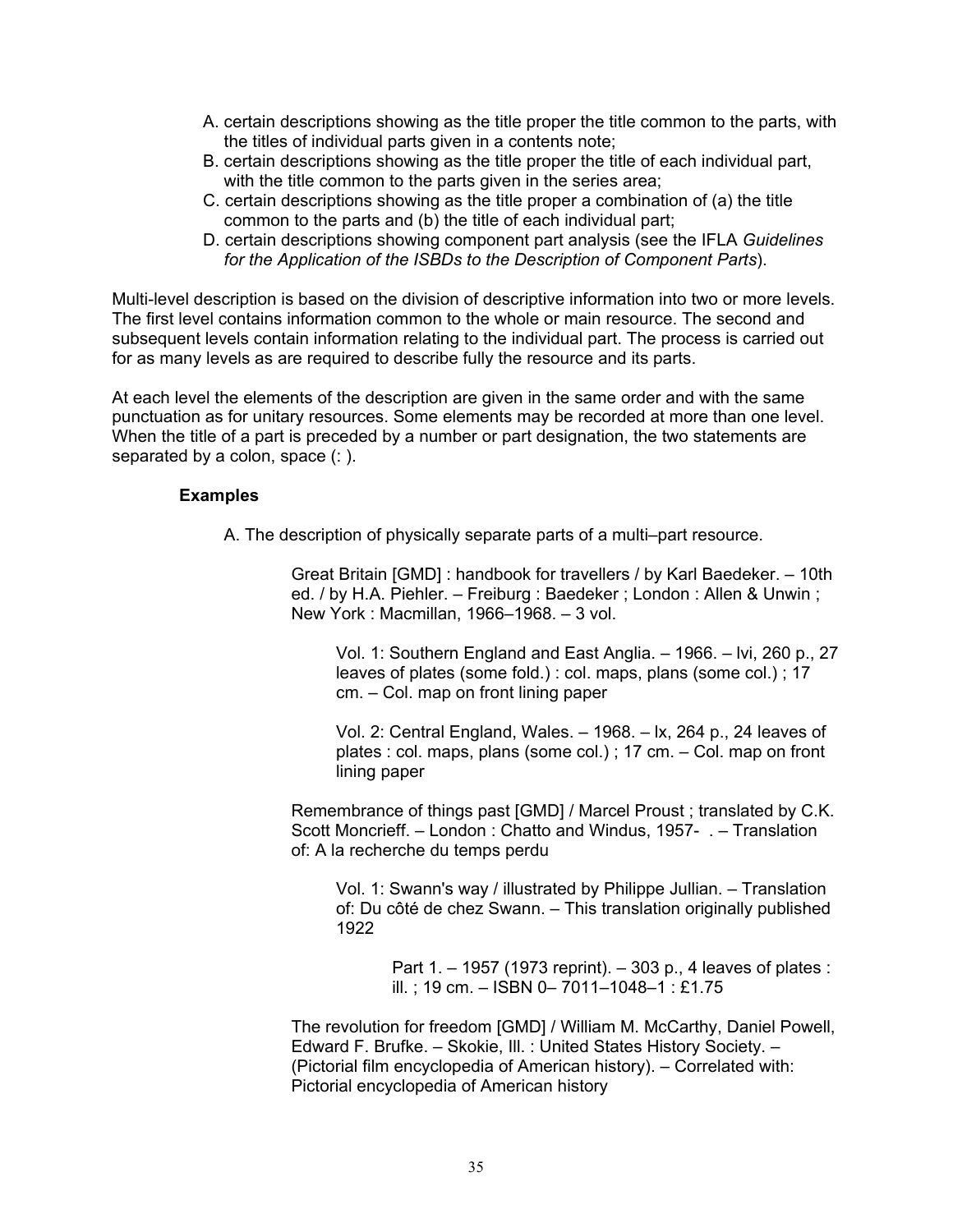Part 2: 1775–1783. – 1965. – 1 filmstrip (51 fr.) : col. ; 35 mm + 2 pamphlets. – Pamphlets contain study guide and vocabulary drills

Typewriting [GMD] / teacher, Guy Richards. – Chicago : TV College, WTTW–TV ; Lincoln, Neb. : distributed by Great Plains National Instructional Television Library

Unit 2: Skill development

Program 1: Skill drills : vertical and horizontal centering, typing all capitals. – 1973. – 1 videocassette [Philips] (30  $min.$ ) :  $b$ &w., sd. + 1 study guide

Carte topographique, 1:25 000 [GMD] : [de la France] / Institut géographique national. – Scale 1:25 000 ; proj. conique conforme de Lambert. – Paris : I.G.N., 1978- . – 1 map on 2024 sheets : col. ; folded to 23 x 12 cm. – New series at 1:25 000 from 1:50 000 series: "Série bleue"

18–43: Auch, Est. – Ed. 2. – E 0°32'16"–E 0°43'4"/N 43°44'28"–N 43°33'40". –1979. – 1 sheet ; 92 x 77 cm.

B. The description of physically separate parts supplementary to, or accompanying, another resource

> A history of Hampshire and the Isle of Wight [GMD]. – Westminster : Constable, 1900-1912. – 5 vol. : ill. (some col.), maps, ports. ; 32 cm. – (The Victoria history of the counties of England)

Index to the Victoria history of Hampshire and the Isle of Wight. – London : Constable, 1914. – 135 p. ; 32 cm

C. The description of the physically separate parts of a multi–media resource

Minnesota politics and government [GMD] : a history resource unit / Educational Services Division, Minnesota Historical Society. – [St. Paul : Minnesota Historical Society, 1976]. – 3 cases in 1 ; 34 cm.

> People serving people [GMD] / Judy A. Poseley. - 30 p. : ill. ; 28 cm

Voices of Minnesota politicians [GMD]. – 1 sound disc : 33 1/3 rpm, mono ; 30 cm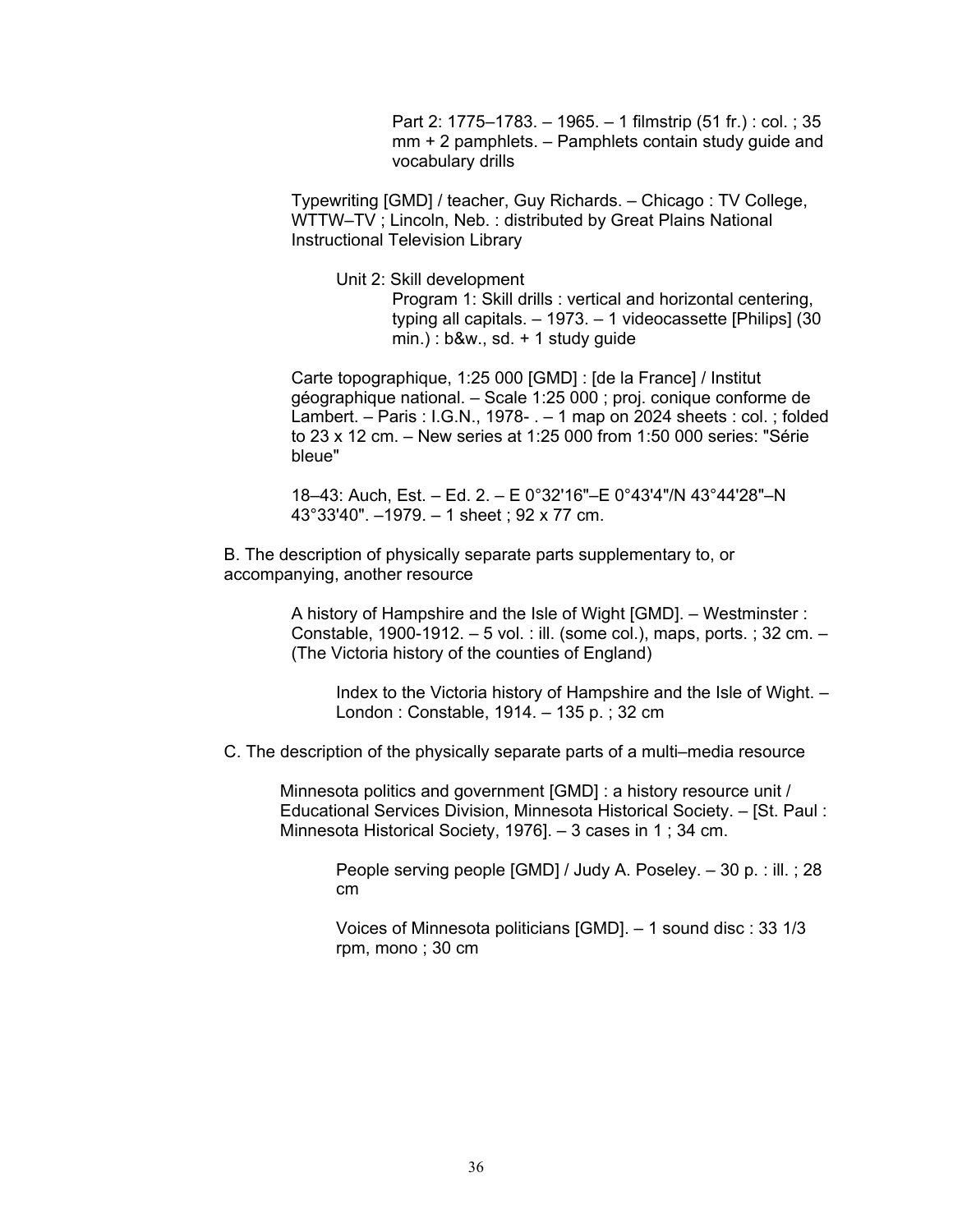### <span id="page-36-1"></span><span id="page-36-0"></span>**APPENDIX B: BI-DIRECTIONAL RECORDS**

Bi-directional records are multi-script records in scripts written from left to right and scripts written from right to left.

Unless the direction of the script changes within an element, each change of script begins on a new line of the description at the appropriate margin. Prescribed punctuation is given at the start of the new element in the style required by the script, except for the prescribed point, comma or semi-colon that are given at the end of the previous element in the style required by the script (see also 0.4). Thus the point of the point, space, dash, space  $($ .  $-$ ) ends the previous element and the dash begins the following element on a new line at the appropriate margin.

#### **ISBD(M) examples**

الـقاموس الحديث،فرنسي- عربي إتـالـيفمـتـري الـيـاس.

= Dictionnaire moderne, français-arabe / par Mitri Elias.

– طبعة 4.4 منقحة ومزيدة.

– القادرة: المطلعة المصرية.

= 4me éd., rev. et augm.

= Le Caire : Elias' Modern Press, 1974.

(Arabic data transcribed first)

Dictionnaire moderne, français-arabe / par Mitri Elias.

- = القاموس الحديث،فرنسي- عربي |تاليف،تري الياس.
- 4me éd., rev. et augm.

= طبعة 4.4 منقحة ومزيدة.

– Le Caire : Elias' Modern Press, 1974.

= القامرة: المطبعة النصرية.

(French data transcribed first)

The ירם טוב walk : a story

(Right-left data within a left-right title proper)

-מהד' 2

newly rev. and illustrated

(Left-right data within a right-left edition statement)